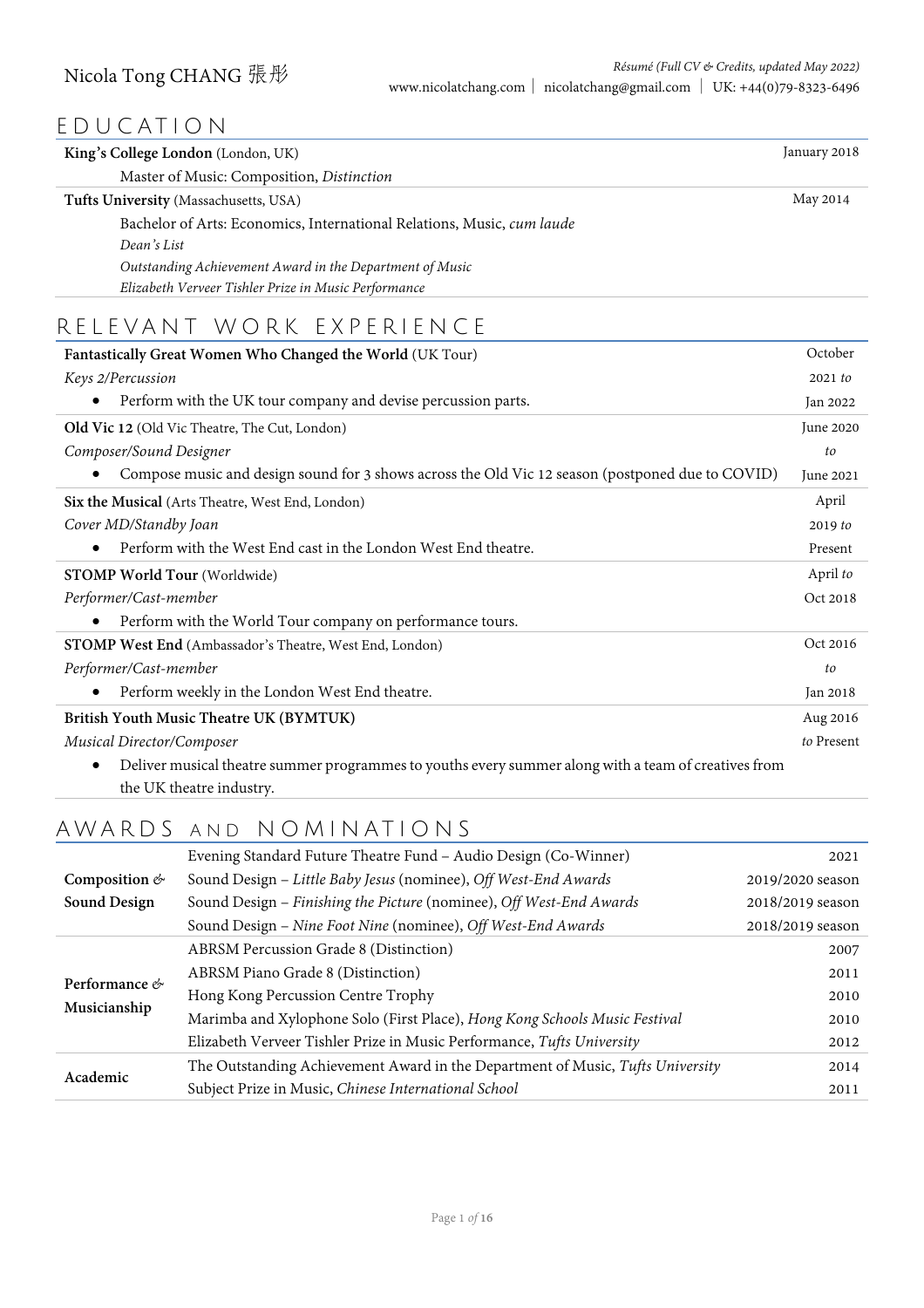# SKILLS

| Music (General)                                                                                          | Percussion (16+ years), Keys/Piano (12+ years), Music Production (5+ years), Sound |
|----------------------------------------------------------------------------------------------------------|------------------------------------------------------------------------------------|
|                                                                                                          | Engineering and Recording (4+ years)                                               |
| QLab, Logic Pro, Pro-Tools, Final Cut Pro, Audacity, Sibelius<br>Music Production $\mathfrak{G}$ Theatre |                                                                                    |
| Languages                                                                                                | Cantonese Chinese (Native), Mandarin Chinese (Fluent)                              |

## REFERENCES

| <b>Jon Bromwich</b>                                                          | jonbromwich@bymtuk.org      |
|------------------------------------------------------------------------------|-----------------------------|
| Executive Producer, British Youth Music Theatre UK                           |                             |
| Dr. Paul Lehrman                                                             | paul.lehrman@tufts.edu      |
| Coordinator, Music Events Technical Staff, Tufts University Music Department |                             |
| <b>Chris Barnett</b>                                                         | mail@christopherbarnett.com |
| Composer, represented by Air-Edel                                            |                             |
| Ben and Max Ringham                                                          | conspiracyinfo@me.com       |
| Composers/Sound Designers                                                    |                             |

## PRESS

"12 theatre faces to look out for in 2020" in **WhatsOnStage**, 27 December 2019

https://www.whatsonstage.com/london-theatre/news/12-stage-stars-2020-

important\_50618.html?utm\_source=twitter&utm\_medium=social&utm\_campaign=27december2019&fbclid=IwAR1GegbqBE6Y\_OKq zyv1oqpGkeHRLTHfRgmLz482AuW9Semr5cNSMXnvvdA

### Full feature in **The Stage**, 4 September, 2018

https://www.thestage.co.uk/features/interviews/2018/sound-designer-nicola-chang-i-want-to-create-theatrical-experiences-for-peoplewho-wouldnt-usually-experience-them/

"…accompanied by an evocative soundtrack by Nicola Chang, time seems almost suspended. It's a tremendous production, balancing beauty and brutality, and bringing fresh poignancy to Strindberg's masterpiece."

#### ★★★★★ **The Stage** on *Miss Julie*

https://www.thestage.co.uk/reviews/2020/miss-julie-review-at-storyhouse-chester-vital-timely-adaptation-of-strindbergs-play/

"Lighting and sound design by Natasha Chivers and Nicola Chang [...] play a huge role in creating the almost sterile nature of this "funloving" office."

#### ★★★★★ **Within Her Words** on *White Pearl*

https://www.withinherwords.co.uk/home/white-pearl-by-anchuli-felicia-king

"Nicola Chang's electropop interludes match the too-bright office beat for beat." **Exeunt Magazine** on *White Pearl* http://exeuntmagazine.com/reviews/review-white-pearl-royal-court-theatre/

"The technical team also satisfies the strictest spectators when it comes to lightning, music, costumes, stage management…. helping to build up the urgency of the story."

#### **Alt A Review** on *White Pearl*

https://alt-africa.com/2019/05/20/review-white-pearl-at-royal-court-theatre/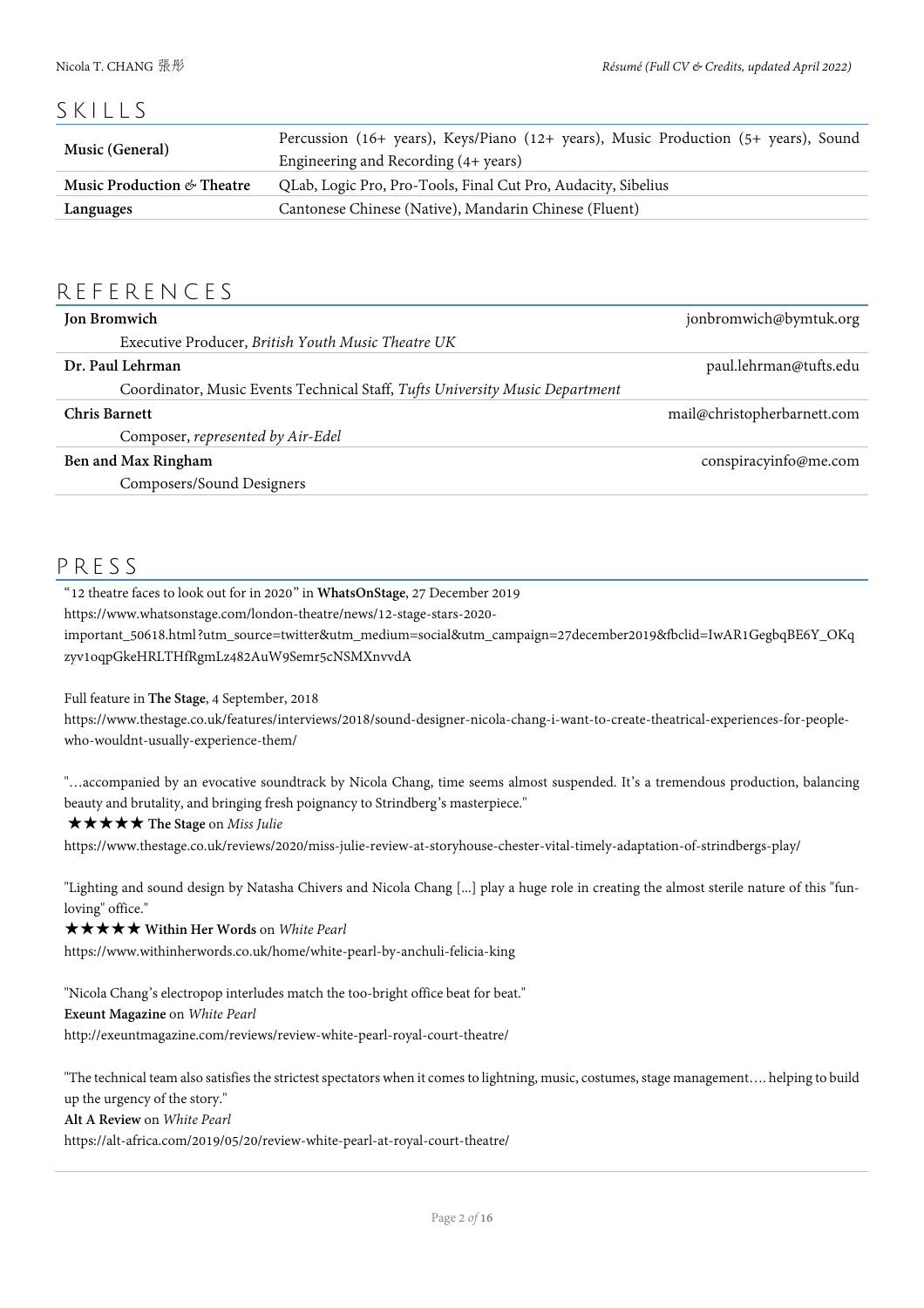"Nicola Chang's sound design is reminiscent of the works of Edgar Wright, including one specific Scott Pilgrim-esque moment. It's startling just how assured it is – unforgivingly funny, rapidly paced and minutely observed."

#### ★★★★ **The Upcoming** on *Little Baby Jesus*

https://www.theupcoming.co.uk/2019/10/23/little-baby-jesus-at-orange-tree-theatre-theatre-review/

"Nicola Chang's sound design [...] compliments the ebb and flow of the production, with an inventive soundtrack of loud music and subtle sound effects."

#### ★★★★ **Broadway World** on *Little Baby Jesus*

https://www.broadwayworld.com/westend/article/BWW-Review-LITTLE-BABY-JESUS-Orange-Tree-Theatre-20191023

"Cleverly-worked, grating jazz-based sound design from Nicola Chang." ★★★★★ **ActDrop** on *Finishing the Picture* 

https://actdrop.uk/reviews/review\_listing?id=6430

"The ultimate elevation of the show comes in the shape of sound designer Nicola Chang, who sets the second act to a jazz tune." ★★★★ **Broadway World** on *Finishing the Picture*

https://www.broadwayworld.com/westend/article/BWW-Review-FINISHING-THE-PICTURE-Finborough-Theatre-20180615

"... the almost visionary second half comprises a series of duets for voice and jazz combo. The sax in sound designer Nicola Chang's unsettling jazz track rises to hysterical crescendos, conjuring Kitty fighting her corner."

### ★★★★ **The Jewish Renaissance** on *Finishing the Picture*

http://www.jewishrenaissance.org.uk/blog/reviews-theatre-finishing-the-picture

"...the second act propels Finishing the Picture into another league. Essentially a series of monologues with each character attempting to converse with Kitty, a pulsating cymbal jazz beat from sound designer Nicola Chang brings with it a sense of urgency, the occasional trumpet howl substituting for cries of despair from the unseen Kitty."

#### ★★★★ **The Reviews Hub** on *Finishing the Picture*

https://www.thereviewshub.com/finishing-the-picture-finborough-theatre-london/

"Her responses are conveyed through the anarchic riffs of an expressive sax behind which a hectic snare skits to hepped-up time. Its effect is unsettling and submerges the audience in the frantic rhythms of Kitty's own mental whir – something words alone can't quite convey."

## ★★★★ **The Arts Desk** on *Finishing the Picture*

https://theartsdesk.com/theatre/finishing-picture-finborough-theatre-review-projections-realm-mirrors

"Sound (is) used exceptionally well during the second act. Throughout the delivery of the monologues, a high tempo, almost manic, jazz piece plays, conveying a sense of urgency."

#### ★★★★ **The Spy in the Stalls** on *Finishing the Picture*

https://thespyinthestalls.com/2018/06/finishing-the-picture-finborough-theatre/

"A skilful use of music and sound."

#### ★★★★ **The Express** on *Finishing the Picture*

https://www.express.co.uk/entertainment/theatre/978894/theatre-reviews-prime-miss-jean-brodie-finishing-picture

"(The) production becomes more interesting in the second act, in which the red walls take on the mood of a madhouse and Nicola Chang's discordant sound design speaks on Kitty's behalf in response to her colleagues' attempts to reason with her."

#### ★★★ **The Stage** on *Finishing the Picture*

https://www.thestage.co.uk/reviews/2018/arthur-miller-finishing-picture-review-finborough-theatre-london/

"The technical aspects of the play are spot on, too. The lighting, sound and set are so cleverly pieced together to string separate snippets of a family's life that the general public are rarely exposed to."

#### ★★★★★ **The Feminist Fringe** on *Dangerous Giant Animals*

https://feministfringereviews.wordpress.com/2018/08/22/review-dangerous-giant-animals-amy-king/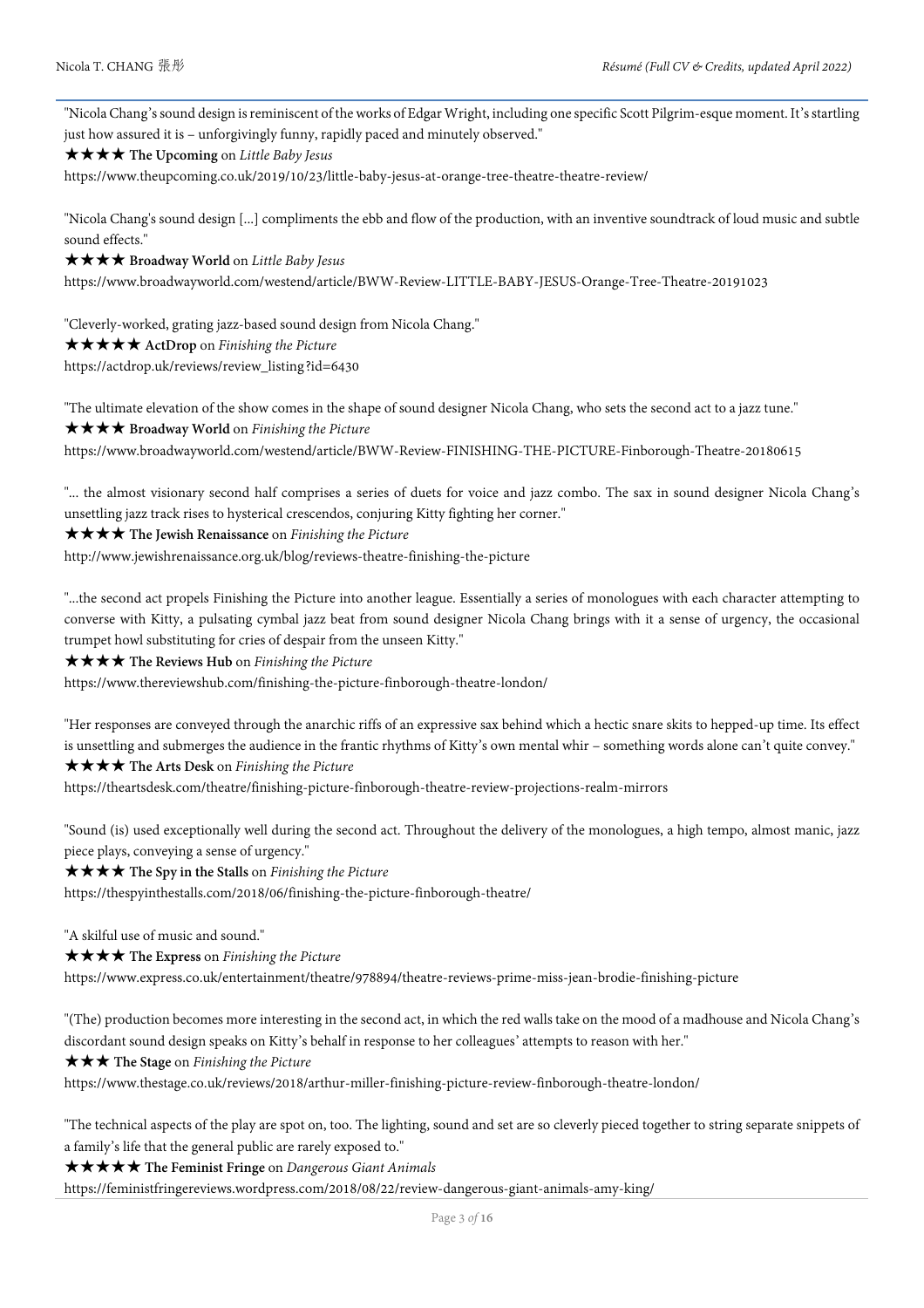"Nicola Chang's Sound Design crossed with Sundeep Saini's Choreography, was an absolute mastermind spectacular..."

#### ★★★★★ **Creative Reviews UK** on *Squad Goals*

https://creativereviewsuk.blogspot.com/2020/09/thestre-review-squad-goals.html?m=1

"The soundscape contributed efficiently to the atmosphere of anxiety [...] the show was aiming for. Mostly consisting of disjointed noise and recycled train announcements it was a small but hugely beneficial addition. The sound design in many ways leads to the gradual unravelling of the story, providing insight into the story's geography as well as the state of Harper's character's mind."

#### ★★★★★ **London Student** on *Rattled*

http://londonstudent.coop/rattled-at-the-old-red-lion-theatre-a-harrowing-but-sensational-work-of-art/

"Sound design from Nicola Chang ebbs and flows with the story..." ★★★★★ **London Pub Theatres** on *Rattled*

http://www.londonpubtheatres.com/rattled-review/4594548124

"The two actors work well to maintain the sinister atmosphere, helped by the foreboding sound design." ★★★★ ½ **The Reviews Hub** on *Kompromat* https://www.thereviewshub.com/kompromat-the-vaults-london/

"Nicola Chang (Composer and Sound Designer) has a strong influence on proceedings, helping a stage with essentially no set or props to feel full and greatly atmospheric at the appropriate times. The music works well to give the feel of the change in setting and character for each actress."

**Mark Aspen** on *10* https://markaspen.wordpress.com/2019/03/19/10/

"Nastazja Somers' production is high on atmosphere, Nicola Chang's almost hypnotic sound design moulding the mood."

#### ★★★★ **There Ought to be Clowns** on *10*

https://www.oughttobeclowns.com/2019/03/review-10-vault-festival.html/

"Director Nastazja Somers has created a strong framework on which to base the strands of the women's stories and the music, sound and lighting, by Nicola Chang and Rajiv Pattani, support and complement the action beautifully."

★★★★ **The Spy in the Stalls** on *10*

https://thespyinthestalls.com/2019/03/10/

"Beautifully directed by Bethany Pitts, the exuberant tennis match conversations are balanced against beats of silence and lively music by Nicola T Chang."

★★★★ The Guardian on *Juniper and Jules*

https://www.theguardian.com/stage/2022/may/09/juniper-and-jules-review-this-funny-and-sweet-romance-is-a-must-see

"Sound by Nicola T Chang is key in giving the pace a [...] kick at times."

★★★ Broadway World on *Juniper and Jules*

https://www.broadwayworld.com/westend/article/BWW-Review-JUNIPER-AND-JULES-at-Soho-Theatre-20220506

"Nicola T Chang's sound design spins the songs (yes, of course, there's Tracy Chapman) into more richly textured versions for the transitions."

★★★ The Stage on *The Ministry of Lesbian Affairs*

https://www.thestage.co.uk/reviews/the-ministry-of-lesbian-affairs-soho-theatre-london-iman-qureshi-review

"The music (Nicola Chang) is good [...] with snatches of summery piano signifying the earlier time period while a modern sound, almost the theme music of a quiz programme, tells us we are in our times of apps and emojis."

★★★★ **The Reviews Hub** on *V&V*

https://www.thereviewshub.com/vv-vault-festival-london/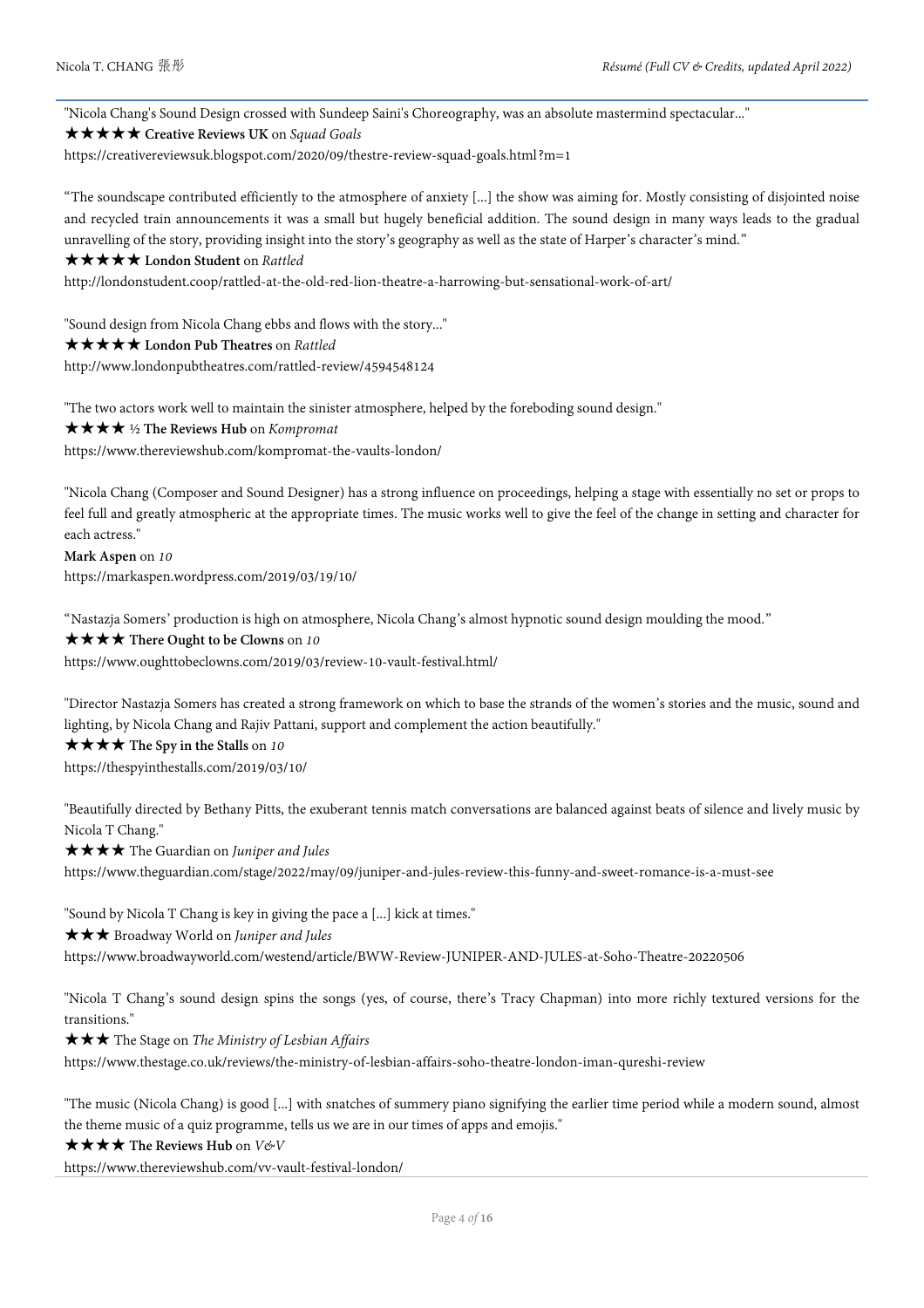"Nicola Chang's sound design works well to immerse the audience within the lives of the characters, a mix of club and grime songs dominating some scenes and gently underscoring others."

★★★★★ **Within Her Words** on *If This is Normal*

withinherwords.co.uk/post/if-this-is-normal-presented-by-chatback-theatre?fbclid=IwAR0DyVftaWGL75dZT-5OWY6Z0YRrzOrheg12XJrI1G7MLHIv\_O2a82pzQo

"Loud conversation is accompanied by competingly loud sounds and music..., [which] capture the mood of different scenes remarkably well and is incredibly evocative."

★★★★ **The Spy in the Stalls** on *If This is Normal*

https://thespyinthestalls.com/2020/02/if-this-is-normal/

"Nicola Chang's evocative soundscapes are a major success point in all three pieces; they help the listener's imagination to take flight and demonstrate the power of aural memories."

★★★★ 2ndfromBottom on *Digital Caravan Theatre Series*

https://2ndfrombottom.wordpress.com/2020/10/19/digital-caravan-theatre-series-2-online-review/

"All three episodes are worth attention and have cleverly used a new format to engage the listener fuelled by the impeccable sound design of Nicola Chang."

2ndfromBottom on *Fully Amplified Podcast Series*

https://2ndfrombottom.wordpress.com/2021/10/05/fully-amplified-1-online-review/

"There's a first-rate soundscape from designer Nicola Chang that appropriately underscores the piece, progressing from an almost imperceptible hum that builds in line with Ashley's anxiety and Ollie's excitement and, later, anger."

★★★★ **ActDrop** on *Germ Free Adolescent*

https://actdrop.uk/reviews/review\_listing?id=8767

"Nicola Chang's sound design offers a pulsating background drone that works well in drawing us into the world of teenage angst that Mitchell has established."

★★★ **Broadway World** on *Germ Free Adolescent*

https://www.broadwayworld.com/westend/article/BWW-Review-GERM-FREE-ADOLESCENT-The-Bunker-20191103

"There is a beautiful uniqueness to Tuyen Do's play. It is full of Vietnamese expressions and culture (...) elevated by the stunning set by Moi Tran and sound by Nicola Chang."

★★★★ **The Upcoming** on *Summer Rolls*

https://www.theupcoming.co.uk/2019/06/25/summer-rolls-at-park-theatre-theatre-review/

"Nicola Chang's sound design captures both cultures in her evocative score."

★★★ **The Gizzle Review** on *Summer Rolls*

http://www.thegizzlereview.com/2019/06/summer-rolls-park-theatre.html

"Nicola Chang's sound design is fluid, unifying and atmospheric, conveying both the mood of Vietnamese culture and the tension of the scenes."

★★★ **A Younger Theatre** on *Summer Rolls*

https://www.ayoungertheatre.com/review-summer-rolls-bristol-old-vic/

"Sound designer Nicola Chang creates a telling mix of Vietnamese pop and evocative instrumentation."

★★★ **The Arts Desk** on *Summer Rolls*

https://theartsdesk.com/theatre/summer-rolls-park-theatre-review-racism-laid-bare-mixed-results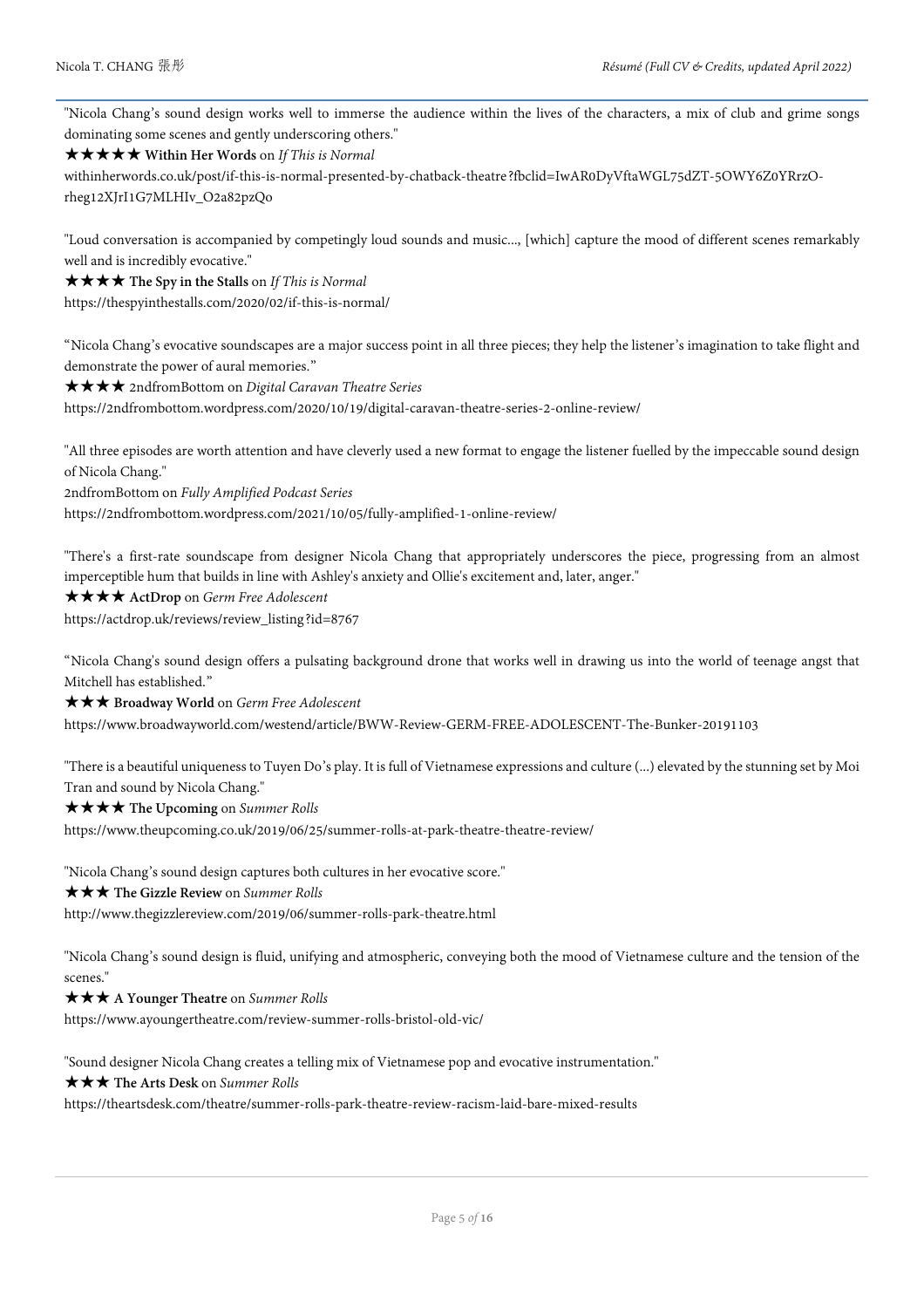"Nicola Chang amps up the underlying anxiety with an assertive sound design that accompanies the couple through all the signs of toxic co-dependency and emotional abuse."

★★★★ **Broadway World** on *Starved*

https://www.broadwayworld.com/westend/article/BWW-Review-STARVED-The-Hope-Theatre-20190719

"The space is dingy and claustrophobic. Nicola Chang provides a dull, ominous underscore that plays throughout, adding to the anxiety."

★★★★ **The Crumb** on *Starved*

https://www.the-crumb.com/post/review-starved-the-hope-theatre

"Strong movement direction (...) underscored by Nicola Chang's resonant slow-tempo sound design, beautifully illustrate(s) the passage of time"

★★★ **The Stage** on *Starved*

https://www.thestage.co.uk/reviews/2019/starved-review-hope-theatre/

"The acting space (is) made vibrant by Nicola Chang's pounding score."

★★★★ **Musical Theatre Review** on *No Man's Land*

http://musicaltheatrereview.com/no-mans-land-youth-music-theatre-uk-square-chapel-arts-centre-halifax/

"Stupendous sound design from Nicola Chang evoke(s) a world changing out of all recognition."

★★★★ **The Wee Review** on *Nine Foot Nine*

https://theweereview.com/review/nine-foot-nine/

"Nicola Chang's brilliant sound design effectively [...] conveys magnitude [...] providing context to global events happening outside the play's narrative, which is focused on a singular family."

**The Play's the Thing** on *Nine Foot Nine*

https://theplaysthething.co.uk/2019/07/03/nine-foot-nine-home-manchester-theatre/

"The... impressive lighting and sound (from Ben Jacobs and Nicola Chang respectively) transforms an essentially empty stage into something incredibly atmospheric and menacing."

★★★★ **Stage Review** on *Lord of the Flies*

http://www.stagereview.co.uk/theatre-review/lord-of-the-flies-review-2/

"This stage adaptation of Lord of the Flies is made emotional and thought-provoking by the unified strength of the performances, music, lighting and choreography."

★★★★ **Everything Theatre** on *Lord of the Flies*

http://everything-theatre.co.uk/2018/03/lord-of-the-flies-greenwich-theatre-review.html

"Mention must also be given to Nicola Chang's smart, appropriate and seriously atmospheric sound design."

★★★★ **The Review Chap** on *An Enemy of the People*

https://www.thereviewchap.blogspot.com.thereviewchap.com/2019/01/an-enemy-of-people-essential-experience.html?spref=tw

"Nicola Chang (provides) the scarily authentic soundtrack of angry townsfolk at that public meeting."

★★★★ **The Jewish Renaissance** on *An Enemy of the People*

https://www.jewishrenaissance.org.uk/blog/an-enemy-of-the-people

"Nicola T Chang's sound design is […] stunning and perfectly executed, timed perfectly to make slick transitions. There is a consistent style of music and sound throughout and locations of clubs and cafés are suggested purely through its use."

### ★★★★ **A Younger Theatre** on *Andromeda*

https://www.ayoungertheatre.com/review-andromeda-camden-peoples-theatre/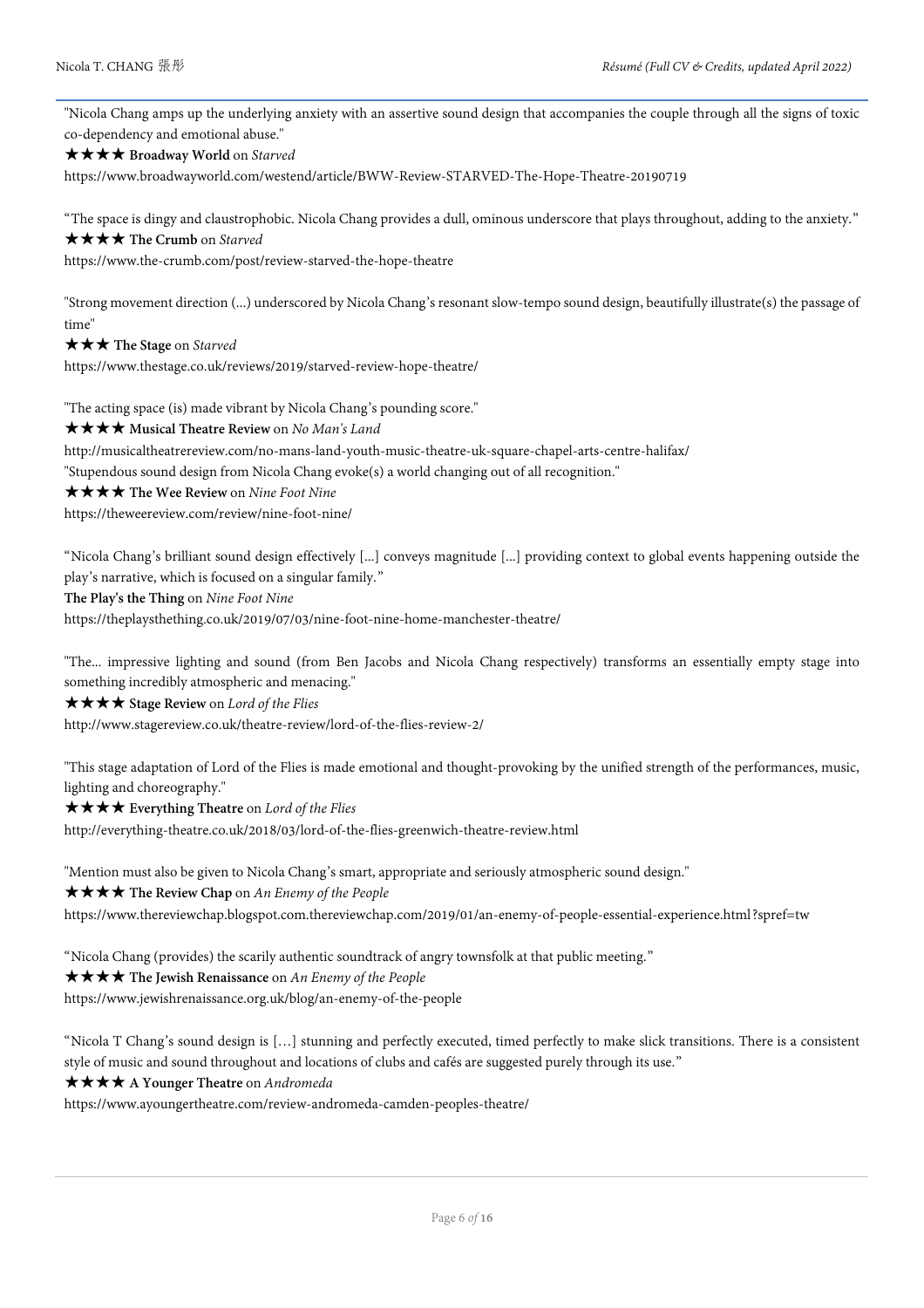"With a brilliant underscore permeating every moment of the show and well-timed moments of both beauty and horror, this show is far from poisoned; its salubrious."

#### ★★★★ **Pocket Size Theatre** on *Poisoned Polluted*

http://www.pocketsizetheatre.com/2019/11/review-poisoned-polluted-at-old-red-lion.html?m=1

"Sound (Nicola Chang) was very well designed and congruous with the performance. On the whole, theatrical components were more than satisfactory."

#### ★★★½ **Theatre Reviewer Blog** on *Poisoned Polluted*

https://theatrereviewerblog.wordpress.com/2019/11/11/review-poisoned-polluted-old-red-lion-theatre-london/

"As usual the sound design by Nicola Chang is exceptional. At first you don't notice how she regulates the intensity of street noise outside the hotel window to help ratchet up the tension but, half way through, her chillingly ominous door locking sound is the first indication we get that this isn't just two guys chatting about writer's block and nice clothes."

#### ★★★ **London Box Office** on *For Reasons that Remain Unclear*

https://www.londonboxoffice.co.uk/news/post/review-for-reasons-that-remain-unclear

"Nicola Chang's sound design is piercing and unforgiving. Combined with Will Monks' sharp projections on a pane of glass, they create a sense of a society at breaking point."

★★★ **The Stage** on *The Glass Will Shatter*

https://www.thestage.co.uk/reviews/the-glass-will-shatter-review-at-omnibus-theatre-london--shines-in-its-quieter-moments "A singular drum and a piercing train whistle [reach] crescendo during the play's emotional climaxes… Nicola Chang's deft sound design has much to offer."

★★★ **WhatsOnStage** on *The King of Hell's Palace*

https://www.whatsonstage.com/london-theatre/reviews/hells-palace-hampstead-cowhig\_49886.html

"Nicola Chang's sound design [is] subtle and sophisticated"

#### ★★★ **ThisWeek Culture** on *Algorithms*

https://threeweeksedinburgh.com/article/algorithms-sadie-clark-laura-elmes-productions/

"The intensity of Felicity's panic attacks is infectiously communicated through Nicola Chang's sound design, an unsettling soundscape of buzzing, clicking, whispering and ring tones."

#### ★★★ **BritishTheatre** on *Lost in Thought*

https://britishtheatre.com/review-lost-in-thought-edinburgh-fringe/

"The fusion of American and Indian cultures is imprinted on Robbie Butler's projection and seeps through Nicola Chang's sound design" ★★★ **Miro Magazine** on *There or Here*

http://www.miromagazine.com/theatre/review-park-theatre-nayak/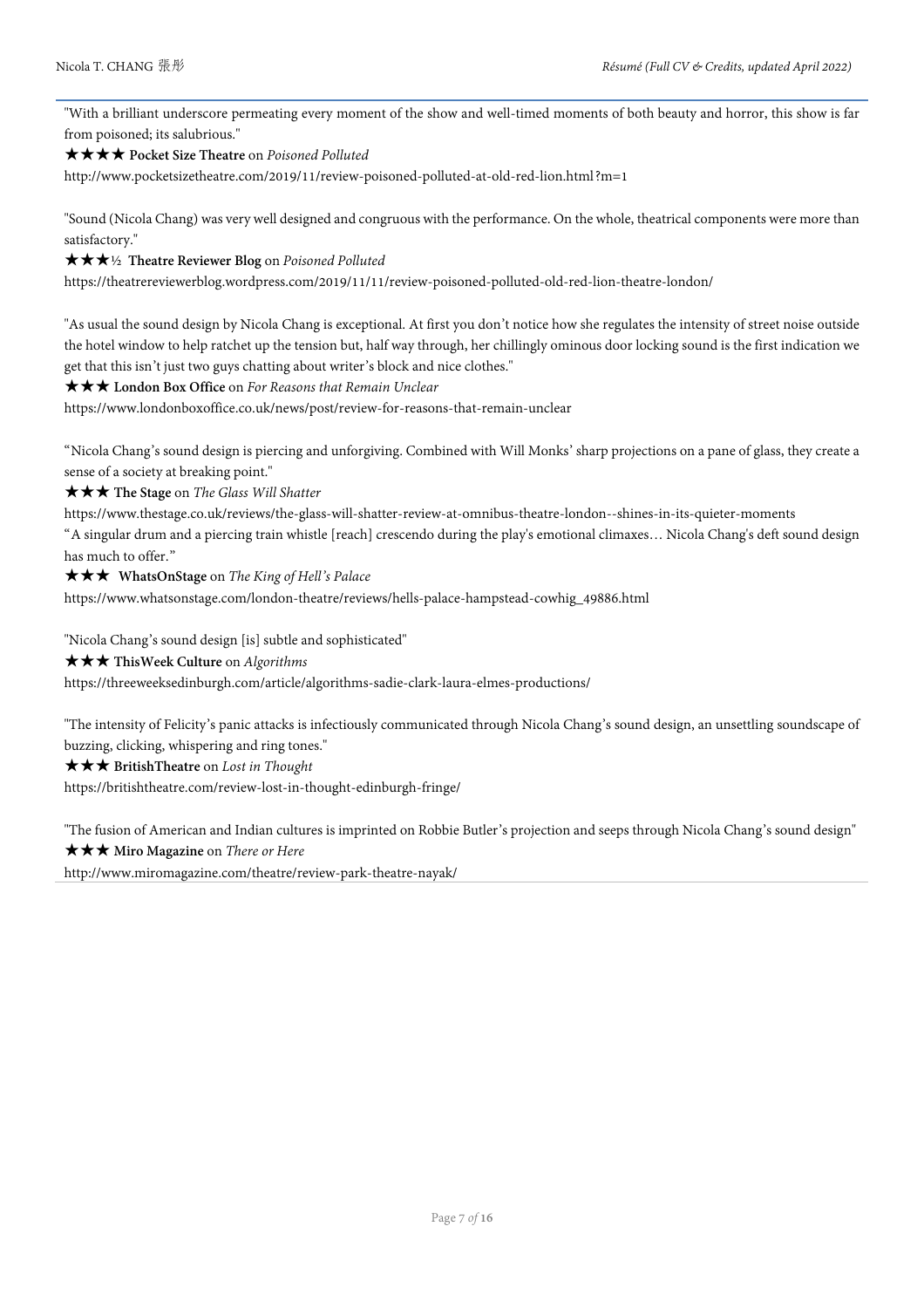# CREDITS

## **Selected Credits:**

| Ministry of Lesbian Affairs by Iman Qureshi (Main House, Soho Theatre)            | Theatre - Sound Design & Music     | Director: Hannah Hauer-King      | April/May 2022     |
|-----------------------------------------------------------------------------------|------------------------------------|----------------------------------|--------------------|
| For Black Boys Who Have Considered Suicide When the Hue Gets Too Heavy            | Theatre - Sound Design & Music     | Directors: Ryan Calais Cameron & | March / April 2022 |
| by Ryan Calais Cameron (Jerwood Main Theatre, Royal Court)                        |                                    | Tristan Fynn-Aiduenu             |                    |
| Macbeth (Quarry Theatre, Leeds Playhouse)                                         | Theatre - Sound Design & Music     | Director: Amy Leach              | Feb/March 2022     |
| All Mirth and No Matter (Royal Shakespeare Company, Stratford-upon-Avon)          | Theatre - Sound Design & Music     | Director: Aaron Parsons          | July 2021          |
| Dziady/Forefather's Eve by Adam Mickiewicz (Almeida Theatre)                      | Theatre - Sound Design & Music     | Director: Nastazja Domaradzka    | May 2021           |
| Fake Melania by Poppy Corbett (Old Vic 12)                                        | Theatre - Sound Design & Music     | Director: Hannah Joss            | April 2021         |
| Jineolojî by Nessah Muthy (Old Vic 12)                                            | Theatre - Sound Design & Music     | Director: Milli Bhatia           | March 2021         |
| Gobble Gobble Gobble Gobble Goblin by Tim Foley (Old Vic 12)                      | Theatre - Sound Design & Music     | Director: Maddy Moore            | March 2021         |
| Miss Julie adapted by Amy Ng (Chester Storyhouse, Chester)                        | Theatre - Sound Design & Music     | Director: Dadiow Lin             | Jan/Feb 2020       |
| Funeral Flowers by Emma Dennis-Edwards (Hackney Empire/Roundhouse Camden, London) | Theatre - Sound Design & Music     | Director: Jessica Edwards        | January 2020       |
| Wild Goose Dreams by Hansol Jung (The Ustinov, Theatre Royal Bath)                | Theatre - Sound Design & Music     | Director: Michael Boyd           | Oct/Nov 2019       |
| Little Baby Jesus by Arinzé Kene (JMK Award/Orange Tree Theatre, London)          | Theatre - Sound Design & Music     | Director: Tristan Fynn-Aiduenu   | October 2019       |
| The Ice Cream Boys by Gail Luow (Jermyn Street Theatre, London)                   | Theatre - Sound Design & Music     | Director: Vik Sivalingam         | Sep/Oct 2019       |
| The King of Hell's Palace by Frances Ya-Chu Cowhig (Hampstead Theatre, London)    | Theatre - Sound Design & Music     | Director: Michael Boyd           | Aug/Sep 2019       |
| Algorithms by Sadie Clark (Soho Theatre, London/Pleasance Edinburgh Fringe)       | Theatre - Sound Design & Music     | Director: Maddy Moore            | <b>July 2019</b>   |
| Death of Ophelia by Stanislaw Wyspianski (Shakespeare's Globe, London)            | Theatre - Music & Performance      | Director: Nastazja Domaradzka    | July 2019          |
| Summer Rolls by Tuyen Do (Park Theatre, London; Bristol Old Vic)                  | Theatre - Sound Design & Music     | Director: Kristine Landon-Smith  | June 2019          |
| White Pearl by Anchuli Felicia King (Jerwood Main Theatre, Royal Court)           | Theatre - Sound Design & Music     | Director: Nana Dakin             | June 2019          |
| The Tempest by William Shakespeare (Orange Tree Theatre, London)                  | Theatre - Sound Design & Music     | Director: Imogen Bond            | April/May 2019     |
| Other Credits:                                                                    |                                    |                                  |                    |
| Sonic Phở by Anna Nguyen                                                          | Audio Drama - Sound Design & Music | Directed by creative team        | May 2022           |
| DOLLY by Chantelle Dusette (Park Theatre, London)                                 | Theatre - Sound Design & Music     | Director: Emily Aboud            | May 2022           |
| Baked Beans by Sid Sagar (BFI Network Short Film Slate)                           | Film - Sound Design & Music        | Director: Matt Ayleigh           | May 2022           |
| Mei by Barbara Vonau, Cat Watson and Leanne Bailham                               | Film - Sound Design & Music        | Director: Leanne Bailham         | May 2022           |
| My Brother's Keeper by Tobore Dafiaga                                             | Film - Sound Design & Music        | Director: Tobore Dafiaga         | May 2022           |
| Juniper & Jules by Stephanie Martin (Soho Theatre Upstairs, London)               | Theatre - Sound Design & Music     | Director: Beth Pitts             | May 2022           |
| The Fight in the Dog (Royal Academy of Dramatic Art)                              | Film - Music                       | Director: Pamela Jikiemi         | April 2022         |
| Bicycle (Royal Academy of Dramatic Art)                                           | Film – Music                       | Director: Pamela Jikiemi         | April 2022         |
| Sermons of the Sea by Julia Cheng and Leeroy New (Somerset House, London)         | Dance - Sound Design & Music       | Director: Julia Cheng            | April 2022         |
| Devi देवी by Hannah Kumari (Sky Arts Unlocked)                                    | Film - Sound Design & Music        | Director: Alistair Wilkinson     | March 2022         |
| Donmar Warehouse Take the Stage: Force Majeure with UCL Academy School            | Theatre - Sound Design & Music     | Director: Jordana Golbourn       | January 2022       |
| Twitching by Maddy Moore                                                          | Film - Sound Design & Music        | Director: Maddy Moore            | January 2022       |
|                                                                                   |                                    |                                  |                    |

Page 8 *of* **16**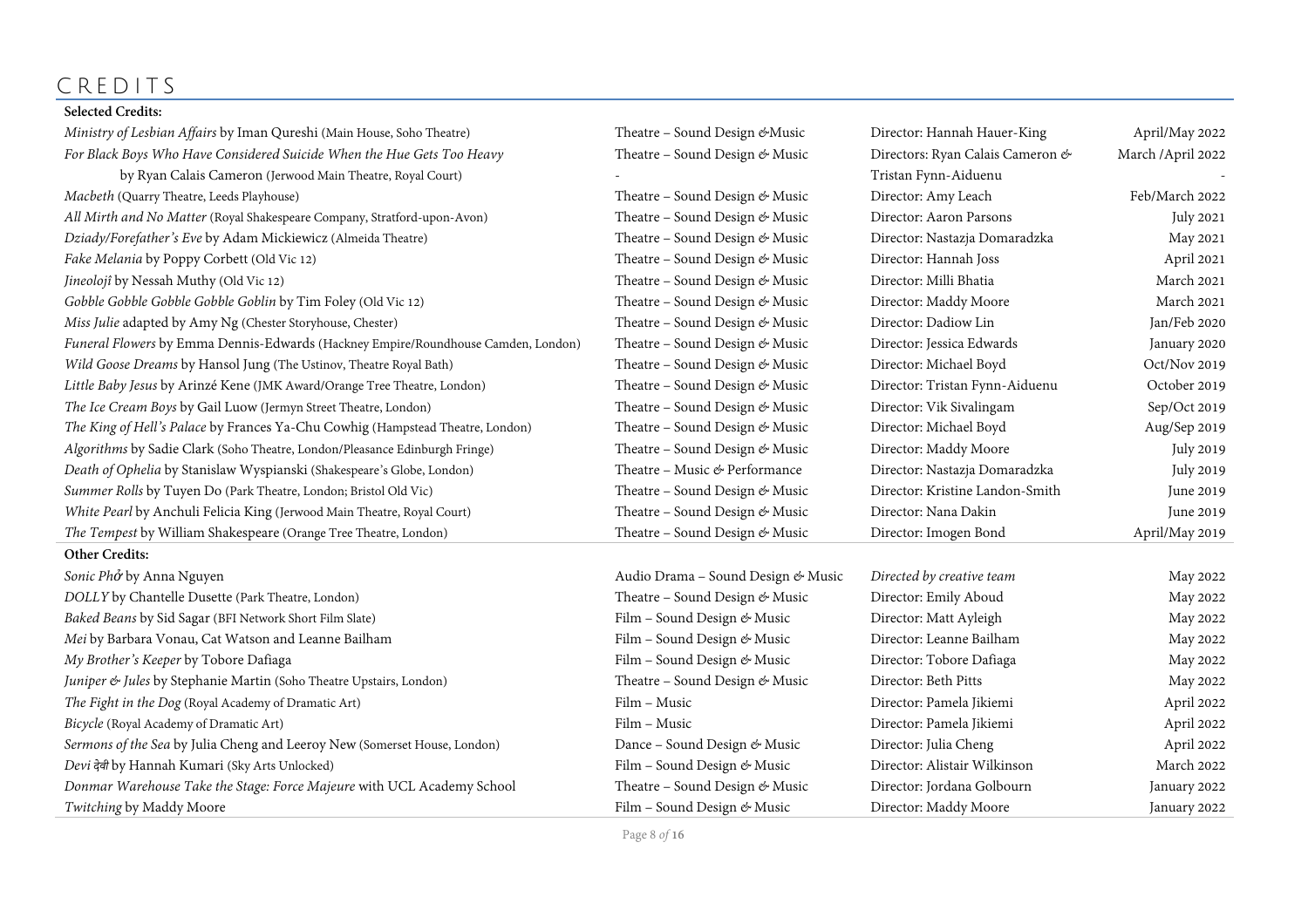| Level Up with Rambert Young Company                                                                  | Audio Installation             | Director: Chloe Young          | January 2022      |
|------------------------------------------------------------------------------------------------------|--------------------------------|--------------------------------|-------------------|
| Fracture Mechanics by Hester Styles Vickery                                                          | Audio Drama - Sound Design     | Director: Georgie Staight      | December 2021     |
| I am Bird by Marie Klimis (Farnham Maltings)                                                         | Audio Tour - Sound Design      | Director: Marie Klimis         | November 2021     |
| We Are Shadows - Liverpool Chinatown by Jude Christian and Naomi Sumner (Tamasha<br>Theatre Company) | Audio Tour - Sound Design      | Director: Jude Christian       | November 2021     |
| When This is Over by Ned Glasier and Company Three (Company Three and Unicorn Theatre)               | Theatre - Sound Design & Music | Director: Ned Glasier          | October 2021      |
| For Black Boys Who Have Considered Suicide When the Hue Gets Too Heavy                               | Theatre - Sound Design & Music | Director: Tristan Fynn-Aiduenu | October 2021      |
| by Ryan Calais Cameron (New Diorama Theatre, London)                                                 |                                |                                |                   |
| Anti-metropolis by Tallulah Howarth                                                                  | Film - Sound Design & Music    | Director: mandla rae           | September 2021    |
| Summer of Love (Hightide Theatre Company)                                                            | Audio Drama - Sound Design     | Directed by young company      | August 2021       |
| Attack of the Wolfdogs by Nigel Barret, Louise Mari and Nicola T. Chang (Unicorn Theatre)            | Audio Tour - Sound Design      | Directed by full creative team | <b>July 2021</b>  |
| Andromeda by Hannah Greenstreet (Camden People's Theatre, London)                                    | Theatre – Sound Design & Music | Director: Charlotte Vickers    | July 2021         |
| Still Gay As Hell by babirye bukilwa                                                                 | Audio Drama - Sound Design     | Director: Caroline Bryant      | <b>July 2021</b>  |
| Black Mermaids by Tanya Loretta Dee                                                                  | Audio Drama - Sound Design     | Director: Jade Lewis           | <b>July 2021</b>  |
| When Two Armenians Meet by Abi Zakarian                                                              | Audio Drama - Sound Design     | Director: Caroline Bryant      | <b>July 2021</b>  |
| Not Just Two People in Love by Marinella Mezzanotte                                                  | Audio Drama - Sound Design     | Director: Tian Brown-Sampson   | <b>July 2021</b>  |
| Waiting For an Excuse to Turn by Ava Wong Davies                                                     | Audio Drama - Sound Design     | Director: Mingyu Lin           | <b>July 2021</b>  |
| Mooncake by Nicola T. Chang and Isabella Leung (45 North)                                            | Audio Drama - Sound Design     | Directed by creative team      | July 2021         |
| V&V by Misha Pinnington (Omnibus Theatre)                                                            | Theatre - Sound Design & Music | Director: Misha Pinnington     | <b>July 2021</b>  |
| Omnibus Young Company Show (Omnibus Theatre)                                                         | Theatre - Sound Design & Music | Director: Saskia Marland       | June - July 2021  |
| All the Things by DK Fashola (Arts Ed, London)                                                       | Theatre - Sound Design & Music | Director: DK Fashola           | May 2021          |
| Second Hand Child by Rebecca Solomon (Sheffield Crucible)                                            | Aerial Theatre - Sound Design  | Director: Rebecca Solomon      | May 2021          |
| In Her Strength presented by Vicky Moran and Claire Gilbert (Camden People's Theatre)                | Theatre - Sound Design & Music | Director: Vicky Moran          | March 20201       |
| Macbeth by William Shakespeare (Orange Tree Theatre, London)                                         | Theatre - Sound Design & Music | Director: Bec Martin           | March 2021        |
| Romeo and Juliet by William Shakespeare (Orange Tree Theatre, London)                                | Theatre - Sound Design & Music | Director: Bec Martin           | March 2021        |
| Fib by Annie Williams                                                                                | Audio Drama - Sound Design     | Director: Hannah Hauer-King    | February 2021     |
| Curse of the Crackles by Bea Roberts (Shoreditch Town Hall, London)                                  | Sound Associate to Ben Ringham | Director: Ed Stambollouian     | February 2021     |
| IRL by Katie Bonna (Royal Academy of Dramatic Art)                                                   | Film - Sound Design & Music    | Director: Pamela Jikiemi       | February 2021     |
| Chang and Eng and Me (and Me) by Tobi Poster-Su                                                      | Film - Sound Design & Music    | Director: Tobi Poster-Su       | Jan/Feb 2021      |
| Deborah by Maud Dromgoole                                                                            | Audio Drama - Sound Design     | Director: Bethany Pitts        | January 2021      |
| LAID by Bernadette Davis (Royal Academy of Dramatic Art)                                             | Film - Sound Design & Music    | Director: Daniel York Loh      | January 2021      |
| Getting Away with Murder                                                                             | Documentary - Orchestrator     | Director: David Wilkinson      | Dec 2020/Jan 2021 |
| The Emperor's New Clothes (an Unfairytale) by Olivia Mace                                            | Audio Drama - Sound Design     | Director: Yasmeen Arden        | December 2020     |
| The Pantologues by Rachel Barnett-Jones                                                              | Audio Drama - Sound Design     | Director: Jemma Gross          | November 2020     |

Page 9 *of* **16**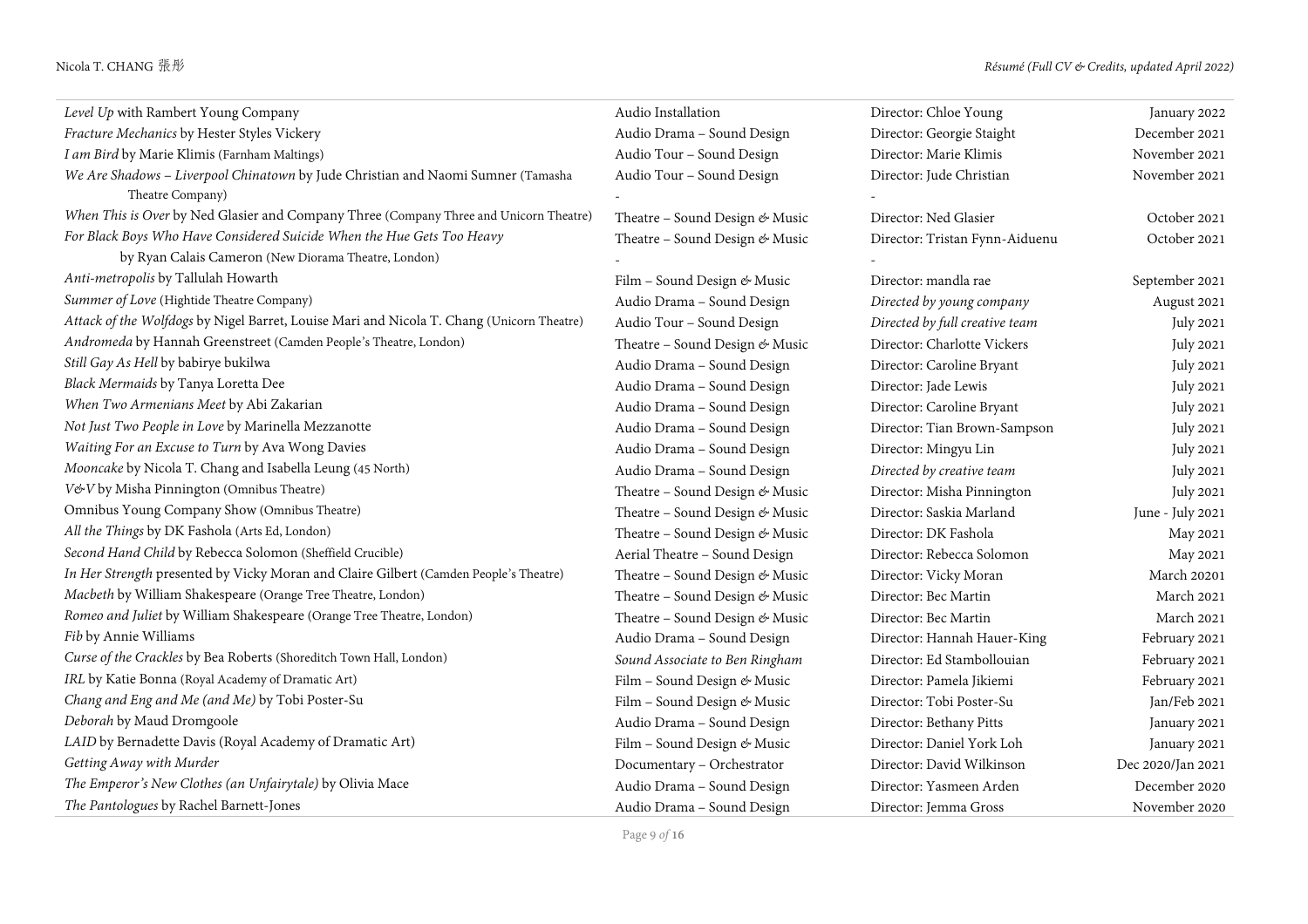| Behind Closed Doors by 27 Degrees (Harrow Arts Centre)                                      | Audio Theatre – Sound & Music    | Directors: 27 Degrees                 | November 2020    |
|---------------------------------------------------------------------------------------------|----------------------------------|---------------------------------------|------------------|
| MACBETH Drama, Applied Theatre & Education Playtext 2 (Central School of Speech and Drama)  | Theatre - Sound Design & Music   | Director: Anna Himali-Howard          | November 2020    |
| SUBURBS Drama, Applied Theatre & Education Playtext 1 (Central School of Speech and Drama)  | Theatre - Sound Design & Music   | Director: Emily Aboud                 | November 2020    |
| Wow! I Feel Nothing by Nicola Maclean                                                       | Audio Drama - Sound Design       | Director: Hannah Hauer-King           | November 2020    |
| Belly of the Wolf by Alexandra Wood                                                         | Audio Drama - Sound Design       | Director: Caroline Bryant             | November 2020    |
| Oenone to Paris by Lettie Precious (part of "15 Heroines" at Jermyn Street Theatre)         | Digital Theatre - Sound Design   | Director: Adjoa Andoh                 | October 2020     |
| Deianaria by April De Angelis (part of "15 Heroines" at Jermyn Street Theatre)              | Digital Theatre - Sound Design   | Director: Adjoa Andoh                 | October 2020     |
| Will You? By Sabrina Mahfouz (part of "15 Heroines" at Jermyn Street Theatre)               | Digital Theatre - Sound Design   | Director: Adjoa Andoh                 | October 2020     |
| Hypermnestra by Chinonyerem Odimba (part of "15 Heroines" at Jermyn Street Theatre)         | Digital Theatre - Sound Design   | Director: Adjoa Andoh                 | October 2020     |
| Pity the Monster by Timberlake Wertenbaker (part of "15 Heroines" at Jermyn Street Theatre) | Digital Theatre - Sound Design   | Director: Adjoa Andoh                 | October 2020     |
| Medea by Juliet Gilkes Romero (part of "15 Heroines" at Jermyn Street Theatre)              | Digital Theatre - Sound Design   | Director: Adjoa Andoh                 | October 2020     |
| water by babirye bukilwa                                                                    | Audio Drama - Sound Design       | Director: Miranda Cromwell            | October 2020     |
| RAGE by Chloe Todd Fordham                                                                  | Audio Drama - Sound Design       | Director: Yasmeen Arden               | October 2020     |
| A Few Minutes with Ruth Belville (and Rose) by Jessica Butcher                              | Audio Drama - Sound Design       | Director: Chris Sonnex                | October 2020     |
| Privilege by Tom Wright (Arts Ed, London)                                                   | Theatre – Sound Design & Music   | Director: Tom Wright                  | September 2020   |
| Sirens by Tom Wright (Arts Ed, London)                                                      | Theatre - Sound Design & Music   | Director: Tom Wright                  | September 2020   |
| Squad Goals by Michelle Payne (Dagenham and Redbridge FC Football Stadium)                  | Immersive Theatre - Sound Design | Directors: Michelle Payne, Mia Jerome | September 2020   |
| English National Youth Ballet Choreographic Competition                                     | Dance - Music                    |                                       | August 2020      |
| Clapped by Abi Zakarian (Giffin Square, Deptford, Lewisham)                                 | Immersive Theatre - Sound Design | Director: Lakesha Arie-Angelo         | August 2020      |
| September Skies by Jessica Butcher                                                          | Audio Drama - Sound Design       | Director: Yasmeen Arden               | August 2020      |
| Enough by Abi Zakarian                                                                      | Audio Drama - Sound Design       | Director: Yasmeen Arden               | August 2020      |
| Spirit of Carnival by Emma Dennis-Edwards                                                   | Audio Drama - Sound Design       | Director: Yasmeen Arden               | August 2020      |
| Circle Game by Sophie Swithinbank (Oxford School of Drama)                                  | Digital Theatre - Sound Design   | Director: Hannah Hauer-King           | <b>July 2020</b> |
| Fear and Misery of the Third Reich by Berthold Brecht (OSD Showcase at Playground Theatre)  | Theatre - Sound Design & Music   | Director: Cathal Cleary               | <b>July 2020</b> |
| Moment of Grace by Bren Gosling                                                             | Digital Theatre - Sound Design   | Director: Nicola Allpress             | June 2020        |
| WeRNotVirus by Moongate Productions (Omnibus Theatre, London)                               | Digital Theatre - Sound Design   | Directors: Anthony Lau, Jennifer Tang | June 2020        |
| MONSTER by Jack Whitney                                                                     | Film - Sound Design & Music      | Director: Jack Whitney                | April 2020       |
| Seafruit by Alexander Darby                                                                 | Film - Sound Design & Music      | Director: Alexander Darby             | March 2020       |
| MUM by Juliet Cowan (Playground Theatre, London)                                            | Theatre - Sound Design & Music   | Director: Yasmeen Arden               | March 2020       |
| Invisibles by Lola Lagos (VAULT Festival 2020)                                              | Theatre - Sound Design & Music   | Director: Nastazja Domaradzka         | March 2020       |
| Freedom High 自由閪 (VAULT Festival 2020)                                                      | Theatre - Sound Design & Music   | Director: Kim Pearce                  | March 2020       |
| V&V by Misha Pinnington (VAULT Festival 2020)                                               | Theatre - Sound Design & Music   | Director: Misha Piinnington           | February 2020    |
| If This is Normal by Lucy Danser (VAULT Festival 2020)                                      | Theatre - Sound Design & Music   | Director: Helena Jackson              | February 2020    |
| Spy Plays by David Thame (Above the Stag Theatre, Vauxhall London)                          | Theatre - Sound Design & Music   | Director: Peter Darney                | February 2020    |

Page 10 *of* **16**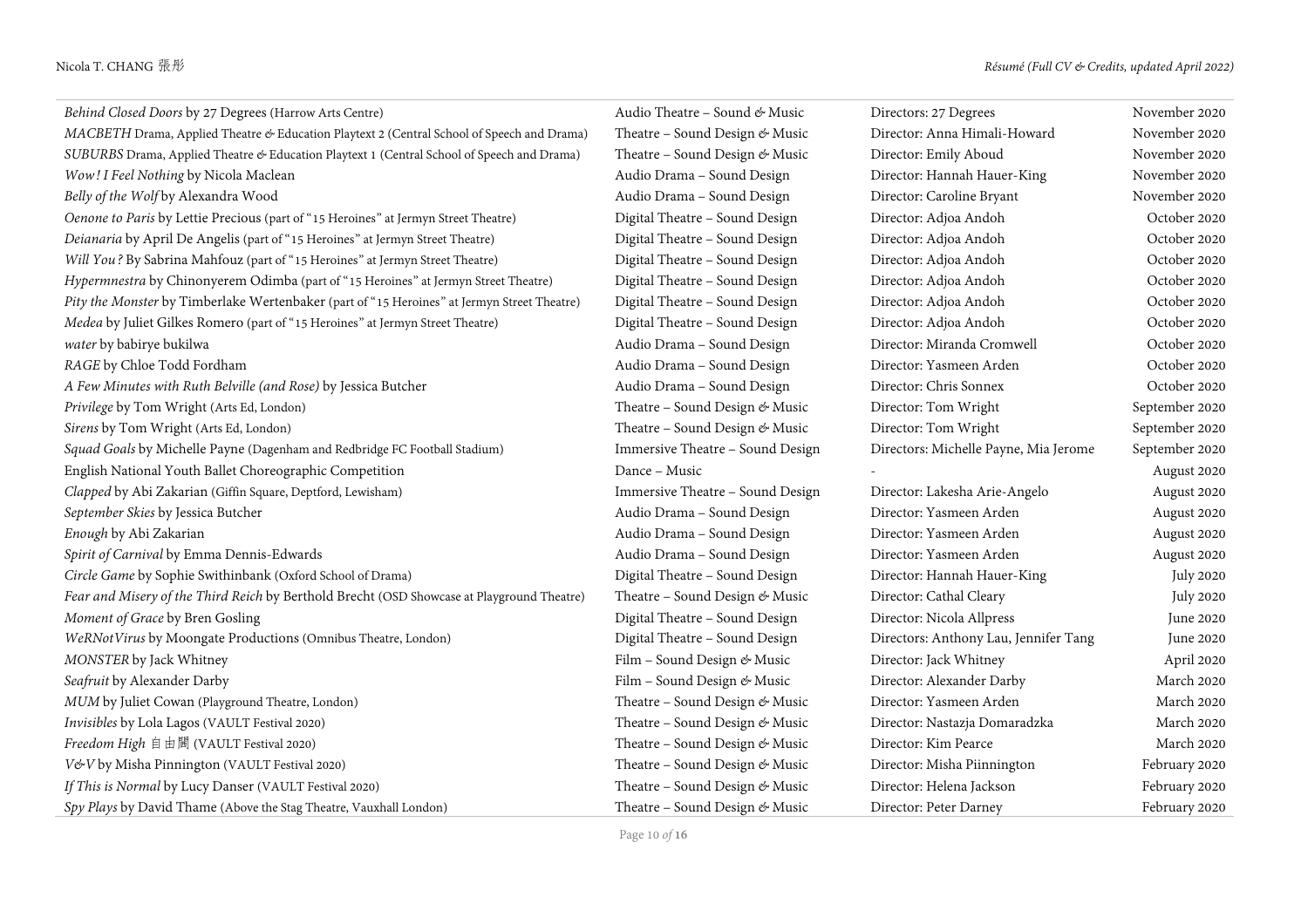| Overheard by Joel Tan (Chinese Arts Now Festival)                                         | Audio Theatre - Sound Design   | Director: Mingyu Lin          | February 2020    |
|-------------------------------------------------------------------------------------------|--------------------------------|-------------------------------|------------------|
| Vegan Gluten Free by Lucia Tong (Soho Theatre)                                            | Theatre - Sound Design         | Director: Ray Malone          | Jan/Feb 2020     |
| Hidden in Screen 无形的和谐 by Daniel York Loh (Purcell Room, Southbank Centre, London)        | Theatre - Sound Design & Music | Director: Kim Pearce          | Jan/Feb 2020     |
| Tin Hau Temple 天后廟 Promotional Video for JA Design Architects Ltd.                        | Corporate Video - Music        |                               | Jan/Feb 2020     |
| The Glass Will Shatter by Joe Marsh (Omnibus Theatre, Clapham)                            | Theatre - Sound Design & Music | Director: Lilac Yosiphon      | January 2020     |
| Fracture/d Frame/s by Motion Dance Collective                                             | Film - Music                   | Director: Anna Clifford       | December 2019    |
| Getting Away with Murder(s) by David Wilkinson                                            | Documentary - Music Assistant  | Director: David Wilkinson     | December 2019    |
| Poisoned Polluted by Kathryn O'Reilly (Old Red Lion Theatre, London)                      | Theatre - Sound Design & Music | Director: Lucy Allan          | November 2019    |
| Germ Free Adolescent by Natalie Mitchell (Bunker Theatre, London)                         | Theatre - Sound Design & Music | Director: Grace Gummer        | October 2019     |
| Concerto for Ping-Pong and Piano Trio (International Ping Pong Festival, Shanghai, China) | Musical Director & Composer    | Musical Director              | September 2019   |
| Kensington Karavan Short Play Festival by Small Truth Theatre                             | Theatre - Sound Design & Music | Director: Yasmeen Arden       | September 2019   |
| ANAHERA by Emma Kinane (Finborough Theatre, London)                                       | Theatre - Sound Programmer     | Director: Alice Kornitzer     | September 2019   |
| Collapsing Creation by Arthur Meek (Brockley Jack Theatre)                                | Theatre - Sound Design & Music | Director: Jessica Jeffries    | August 2019      |
| Extinction - BYMTUK Dance Connections 5 (Rhoda McGaw Theatre)                             | Theatre - Sound Design & Music | Director: Rachel Birch-Lawson | August 2019      |
| If This is Normal by Lucy Danser (Zoo Venues, Edinburgh Fringe)                           | Theatre - Sound Design & Music | Director: Helena Jackson      | August 2019      |
| Starved by Michael Black (Hope Theatre, London)                                           | Theatre - Sound Design & Music | Director: Matthew Strachan    | <b>July 2019</b> |
| Wonder Winterland by Sami Ibrahim (OSD Showcase at Soho Theatre)                          | Theatre - Sound Design & Music | Director: Blythe Stewart      | June/July 2019   |
| Wherever You Find Me by NoFixdAddress (Actor's Centre, London)                            | Theatre - Sound Design         |                               | June 2019        |
| Trying to Find Me by Ann Akin (PULSE Festival/Latitude)                                   | Theatre - Sound Design         | Director: Ann Akin            | May/June 2019    |
| Boundaries by Danielle Saunders (Arts Ed Film Programme)                                  | Film - Music                   | Director: Pamela Jikiemi      | May 2019         |
| You Wouldn't Adam and Eve It by Lauren Rutherford (Arts Ed Film Programme)                | Film - Music                   | Director: Pamela Jikiemi      | May 2019         |
| Pool (no water) by Mark Ravenhill (OSD Showcase at the Royal Court)                       | Theatre - Sound Design & Music | Director: Hannah Hauer-King   | March 2019       |
| Lord of the Flies by William Golding (Greenwich Theatre, London)                          | Theatre - Sound Design & Music | Director: Ricky Dukes         | March 2019       |
| 10 by Lizzie Milton (VAULT Festival 2019)                                                 | Theatre - Sound Design & Music | Director: Nastazja Domaradzka | March 2019       |
| Dangerous Giant Animals by Christina Murdock (VAULT Festival 2019)                        | Theatre – Sound Design & Music | Director: Adriana Perucca     | March 2019       |
| CEEC by Lemon Animatic for China Energy Engineering Corporation                           | Corporate Video - Music        |                               | Feb/March 2019   |
| From Shore to Shore by Mary Cooper (Manchester Royal Exchange/UK Tour)                    | Theatre - Sound Design & Music | Director: David Tse           | February 2019    |
| RATTLED by Rachel Harper (Old Red Lion Theatre, London)                                   | Theatre - Sound Design & Music | Director: Jemma Gross         | February 2019    |
| Pool (no water) by Mark Ravenhill (Oxford School of Drama)                                | Theatre - Sound Design & Music | Director: Hannah Hauer-King   | January 2019     |
| The Moon is Warmer than the Sun by Whiskey Chow (Artsadmin, London)                       | Performance Art - Sound Design |                               | January 2019     |
| Inside Voices by Nabilah Said (VAULT Festival 2019)                                       | Theatre - Sound Design & Music | Director: Zhui-Ning Chang     | January 2019     |
| Juniper and Jules by Stephanie Martin (VAULT Festival 2019)                               | Theatre - Sound Design & Music | Director: Bethany Pitts       | January 2019     |
| Kompromat by David Thame (VAULT Festival 2019)                                            | Theatre - Sound Design & Music | Director: Peter Darney        | January 2019     |
| Bounce Beat (Queen Elizabeth Hall, Southbank Centre)                                      | Musical Director & Composer    | Musical Director              | January 2019     |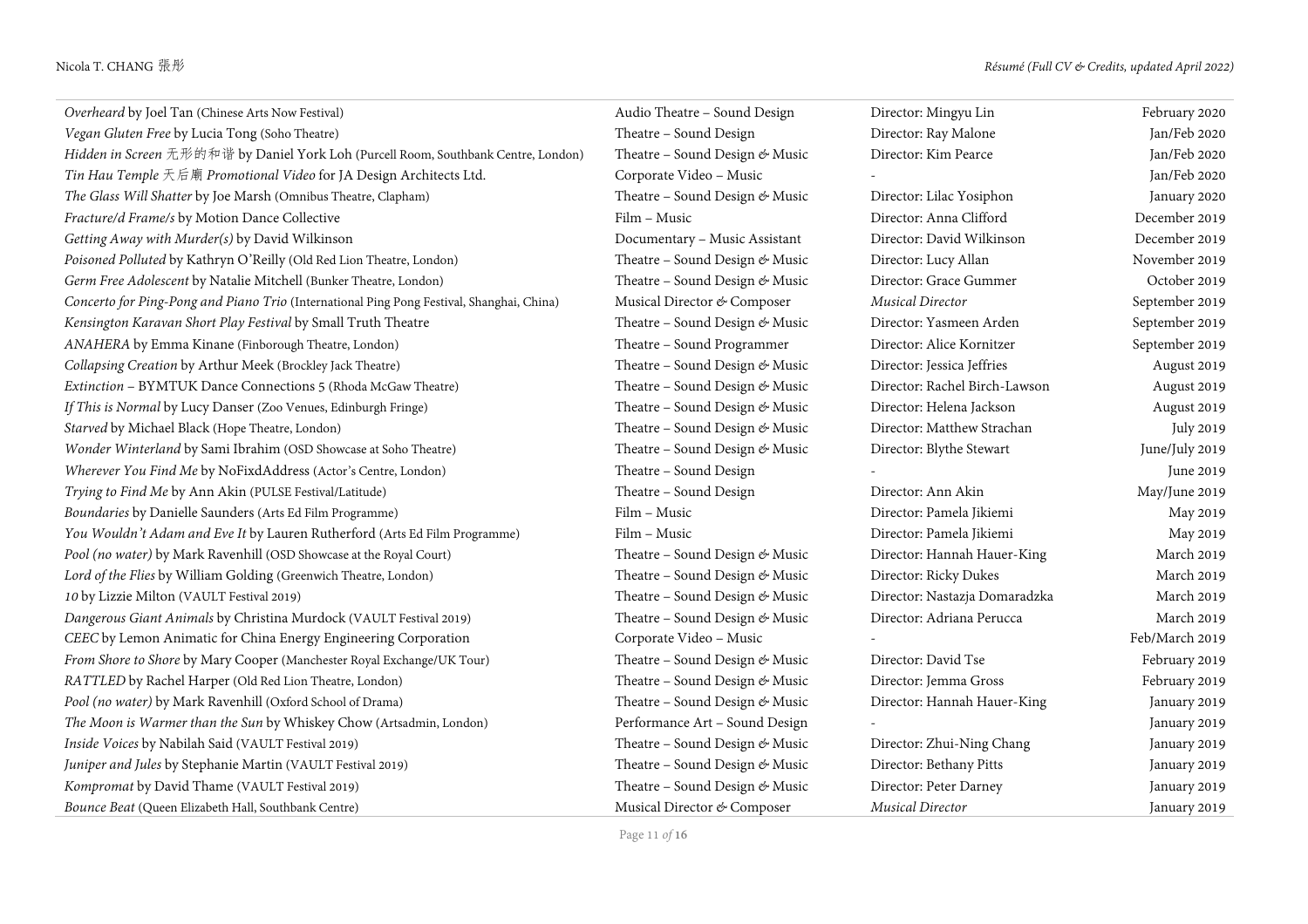| Just Shenzhen by Lemon Animatic for Shenzhen Government                               | Corporate Video - Music          |                               | January 2019     |
|---------------------------------------------------------------------------------------|----------------------------------|-------------------------------|------------------|
| An Enemy of the People by Arthur Miller (Union Theatre, London)                       | Theatre - Sound Design & Music   | Director: Phil Willmott       | January 2019     |
| The Snow Queen by The Theatre Shed Community Theatre                                  | Musical - Music                  | Director: Alice Connor        | January 2019     |
| All That Scratch by Alex Jackson and Charlie Norburn (The Other Palace)               | Podcast - Music & Production     |                               | November 2018    |
| How to Bury Your Sins by Jessica Martin                                               | Short Film - Music               | Director: Jessica Martin      | November 2018    |
| Beauty and the Beast by Robyn Grant & Daniel Elliot (King's Head Theatre)             | Theatre - Sound Design & Music   | Director: Robyn Grant         | October 2018     |
| High Ridin' by James Hogan (King's Head Theatre, London)                              | Theatre - Sound Design & Music   | Director: Peter Darney        | September 2018   |
| Pomegranate Season by Victoria Cano (Cockpit Theatre, London)                         | Theatre - Sound Design & Music   | Director:                     | August 2018      |
| No Man's Land - BYMTUK Dance Connections 4 (Square Chapel, Halifax)                   | Theatre - Sound Design & Music   | Director: Rachel Birch-Lawson | August 2018      |
| Lost in Thought by Lucy Danser (Edinburgh Underbelly; Theatre 503)                    | Theatre - Sound Design & Music   | Director: Helena Jackson      | August 2018      |
| For Reasons that Remain Unclear by Mart Crowley (King's Head Theatre)                 | Theatre - Sound Design & Music   | Director: Jessica Lazar       | August 2018      |
| Dosa Shtastie [A Dose of Happiness] by Yana Titova                                    | Feature Film - Music Assistant   | Director: Yana Titova         | <b>July 2018</b> |
| Dangerous Giant Animals by Christina Murdock (Tristan Bates Theatre/Edinburgh Fringe) | Theatre - Sound Design & Music   | Director: Adriana Perucca     | July 2018        |
| Free and Proud by Charles Gershman (King's Head Theatre/Edinburgh Fringe)             | Theatre - Sound Design & Music   | Director: Peter Darney        | <b>July 2018</b> |
| Kensington's Game Changer by SPID Theatre Company                                     | Theatre - Sound Design & Music   |                               | <b>July 2018</b> |
| Static by Tiiu Mortley (Talawa Firsts, Rich Mix)                                      | Theatre - Sound Design & Music   |                               | June 2018        |
| Finishing the Picture by Arthur Miller (Finborough Theatre, London)                   | Theatre - Sound Design & Music   | Director: Phil Willmott       | June 2018        |
| Fight Night by Giorgio Miroflor                                                       | Short Film - Music               | Director: Giorgio Miroflor    | May 2018         |
| Nine Foot Nine by Alex Wood (Bunker Theatre/Edinburgh Assembly)                       | Theatre - Sound Design & Music   | Director: Helena Jackson      | June 2018        |
| The Free9 by In-Sook Chappell (National Theatre, London)                              | Theatre - Sound Design & Music   | Director: Nell Hardy          | April 2018       |
| #metoo by Maris Salumets (Mix30, New York City)                                       | Art Installation - Sound Design  |                               | April 2018       |
| Nyctophobia by Saurabh Fuke                                                           | Short Film - Sound Design        | Director: Saurabh Fuke        | April 2018       |
| Tom and Bunny Save the World by Fat Rascal Theatre                                    | Cast Recording - Producer        |                               | March 2018       |
| The Lord of the Flies by William Golding (Greenwich Theatre)                          | Theatre - Sound Design & Music   | Director: Ricky Dukes         | March 2018       |
| Postcards from the 48% by David Wilkinson                                             | Documentary - Assistant Composer | Director: David Wilkinson     | February 2018    |
| Breakfast with the Boss by Vox Media                                                  | Podcast - Music                  |                               | February 2018    |
| There or Here by Jennifer Maisel (Park Theatre, London)                               | Theatre - Sound Design & Music   | Director: Vik Sivalingam      | January 2018     |
| Dean by Sonya Hale (Arcola Theatre, London)                                           | Theatre - Sound Design & Music   | Director: Roy Alexander-Wiese | January 2018     |
| A Hundred Words for Snow by Tatty Hennessy (Arcola Theatre, London)                   | Theatre - Sound Design & Music   | Director: Max Gill            | January 2018     |
| Woman Caught Unaware by Annie Fox (Arcola Theatre, London)                            | Theatre - Sound Design & Music   | Director: Jessica Edwards     | January 2018     |
| Strike It Lucky by Charlotte Griffiths                                                | Short Film - Music               | Director: Charlotte Griffiths | December 2017    |
| The Bullhorn Evangelist by Philip Holt (Stockwell Playhouse)                          | Theatre - Sound Design & Music   | Director: Josh Hinds          | December 2017    |
| The Bearded Bloke by Danielus Gedvilas                                                | Short Film - Music               | Director: Danielus Gedvilas   | November 2017    |
| Always Chasing Love by Jadolphus Fraser                                               | Film Trailer - Music             | Director: Jadolphus Fraser    | November 2017    |

Page 12 *of* **16**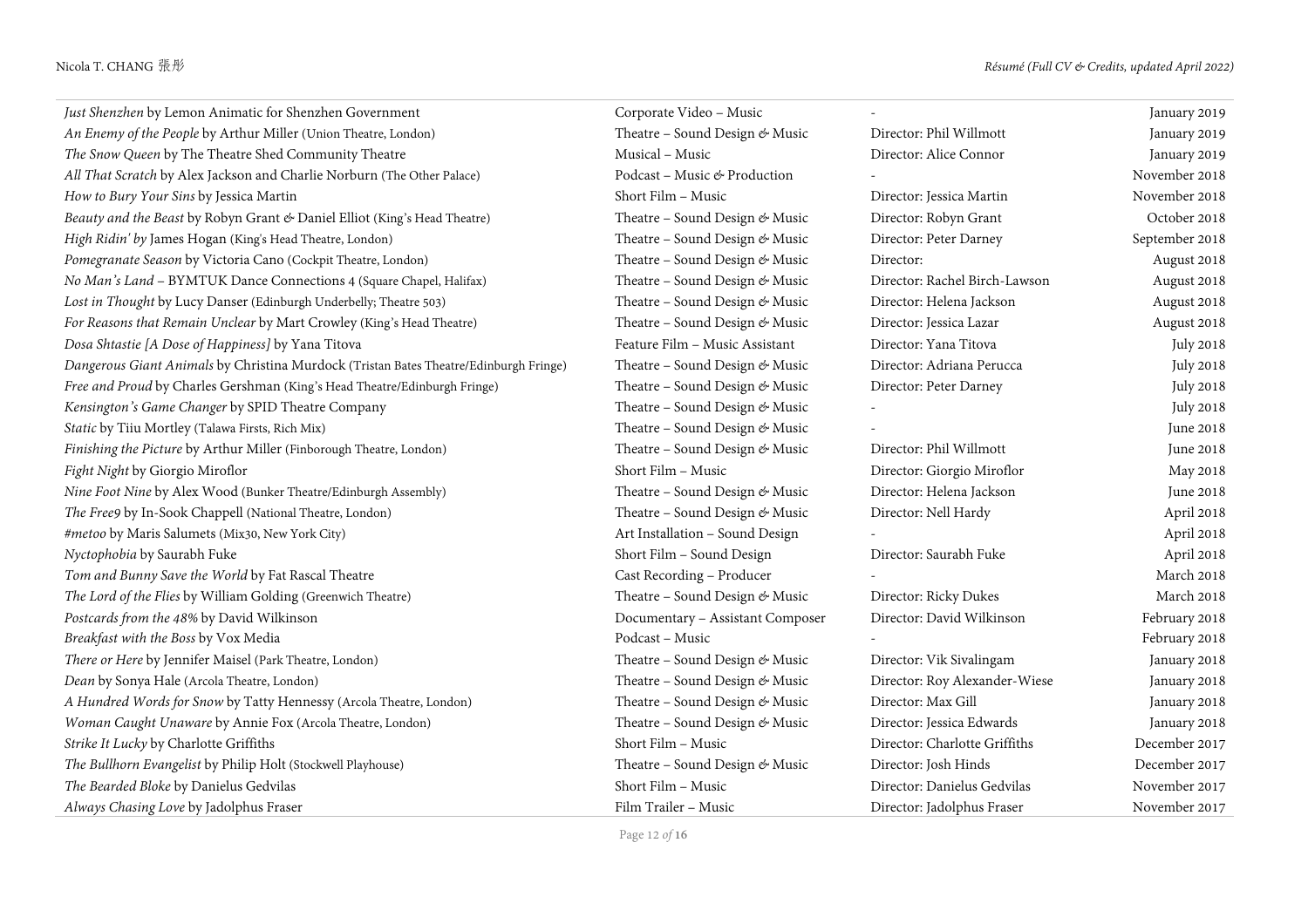| Hole by Joe Belzberg                                                      | Short Film - Music                 | Director: Joe Belzberg           | Aug/Sept 2017 |
|---------------------------------------------------------------------------|------------------------------------|----------------------------------|---------------|
| Lodgers by eCinema Live                                                   | Trailer - Music                    | Director: Keni Ogunlola          | August 2017   |
| The Community by Gaël van den Bossche (Lion and Unicorn Theatre)          | Theatre - Sound Design             | Director: Josh Hinds             | July/Aug 2017 |
| Man Friday by Grey Paper Crane Productions                                | Web Series - Music                 | Director: Nemo Martin            | July/Aug 2017 |
| The Secret Life of Disney Princesses by The Hard Comedy                   | YouTube Web Series - Music         | Director: Mahmoud El-Azzeh       | July 2017     |
| Connected by Bhanita Mistry-Russell                                       | Short Film - Music                 | Director: Bhanita Mistry-Russell | June 2017     |
| Ease on Down by The Motion Dance Collective                               | Short Film - Sound Design & Mixing | Director: Omari Carter           | June 2017     |
| Stroke by Jiani Zhao & Emanuele Romano                                    | Animation - Music & Sound Design   | Director: Jiani Zhao             | June 2017     |
| Fragments by Oli Greck                                                    | Short Film - Music & Sound Design  | Director: Oli Greck              | May/June 2017 |
| The Oxnard EDD Shooting Massacre by Andrew Jimenez                        | Documentary - Music                | Director: Andrew Jimenez         | May/June 2017 |
| Thirty-Three by Michael Booth (Leicester Square Theatre, West End London) | Theatre - Sound Design & Music     | Director: Kai Raisbeck           | May/June 2017 |
| I Am Depression by Wazza Yadi                                             | Animation - Music & Sound Design   | Director: Wazza Yadi             | May 2017      |
| Man Friday (Trailer) by Grey Paper Crane Productions                      | Web Series - Trailer Music         | Director: Nemo Martin            | May 2017      |
| Jumping Borders by Joseph Tindle                                          | Documentary - Music                | Director Joseph Tindle           | Apr/May 2017  |
| A Tribute to My Stupid Dad by Vijay Sridharan                             | Short Film - Music                 | Director: Vijay Sridharan        | April 2017    |
| The Perfect Dinner by Olesia Saveleva                                     | Short Film - Music & Sound Design  | Director: Olesia Saveleva        | March 2017    |
| Elements 101 by Remel Chinn                                               | Short Film - Music & Sound Design  | Director: Remel Chinn            | March 2017    |
| 珠海華發藝術館 for JA Design Architects Ltd.                                     | Corporate Trailer - Music          |                                  | February 2017 |
| 海口國際生命科學城 for JA Design Architects Ltd.                                   | Corporate Trailer - Music          |                                  | February 2017 |
| The Bird in the Window by Cameron Perry & Tulsi Behl                      | Short Film - Sound Editing         |                                  | January 2017  |
| Divertimento for Chamber Orchestra                                        | Contemporary Classical             |                                  | December 2016 |
| Vinyl Countdown by Henry Wright                                           | Radio Series - Music               |                                  | November 2016 |
| 樓蘭古城 for Joanlin Au Design Limited                                        | Corporate Trailer - Music          |                                  | October 2016  |
| YADA by Gbemisola Ikumelo                                                 | Film Trailer - Music               | Director: Gbemisola Ikumelo      | October 2016  |
| Alchemical Door #4 by ImmerCity (Babel Studios, London)                   | Theatre - Music                    | Director: Rosanna Mallinson      | October 2016  |
| Horror Kittens by Daniel Sheridan                                         | Short Film - Music                 |                                  | Sep/Oct 2016  |
| MAELSTRØM - BYMTUK/Ellis Kerkhoven (Lemon Tree Theatre, Aberdeen)         | Theatre - Sound Design & Music     | Director: Ellis Kerkhoven        | Jul/Aug 2016  |
| Alchemical Door #3 by ImmerCity (Babel Studios. London)                   | Theatre-Music                      | Director: Rosanna Mallinson      | June 2016     |
| New Message (Trailer) by Matt Mrozek                                      | Film Trailer - Music               | Director: Matt Mrozek            | June 2016     |
| All in Good Time by Patrick West                                          | Short Film - Music                 | Director: Patrick West           | May 2016      |
| Marco and Polo by Iris Sunniva Inguito                                    | Short Film - Music                 | Director: Iris Sunniva Inguito   | May 2016      |
| Blood Will Have Blood by Clancy Flynn (Brighton Fringe Festival)          | Theatre - Sound Design             | Director: Rosanna Mallinson      | May 2016      |
| UNITY (Michael Jackson Tribute Album) by Tony Succar                      | Album - Vocal Underscore Track     |                                  | May 2016      |
| New Message by Matt Mrozek                                                | Short Film - Music & Sound Design  | Director: Matt Mrozek            | Mar/Apr 2016  |

Page 13 *of* **16**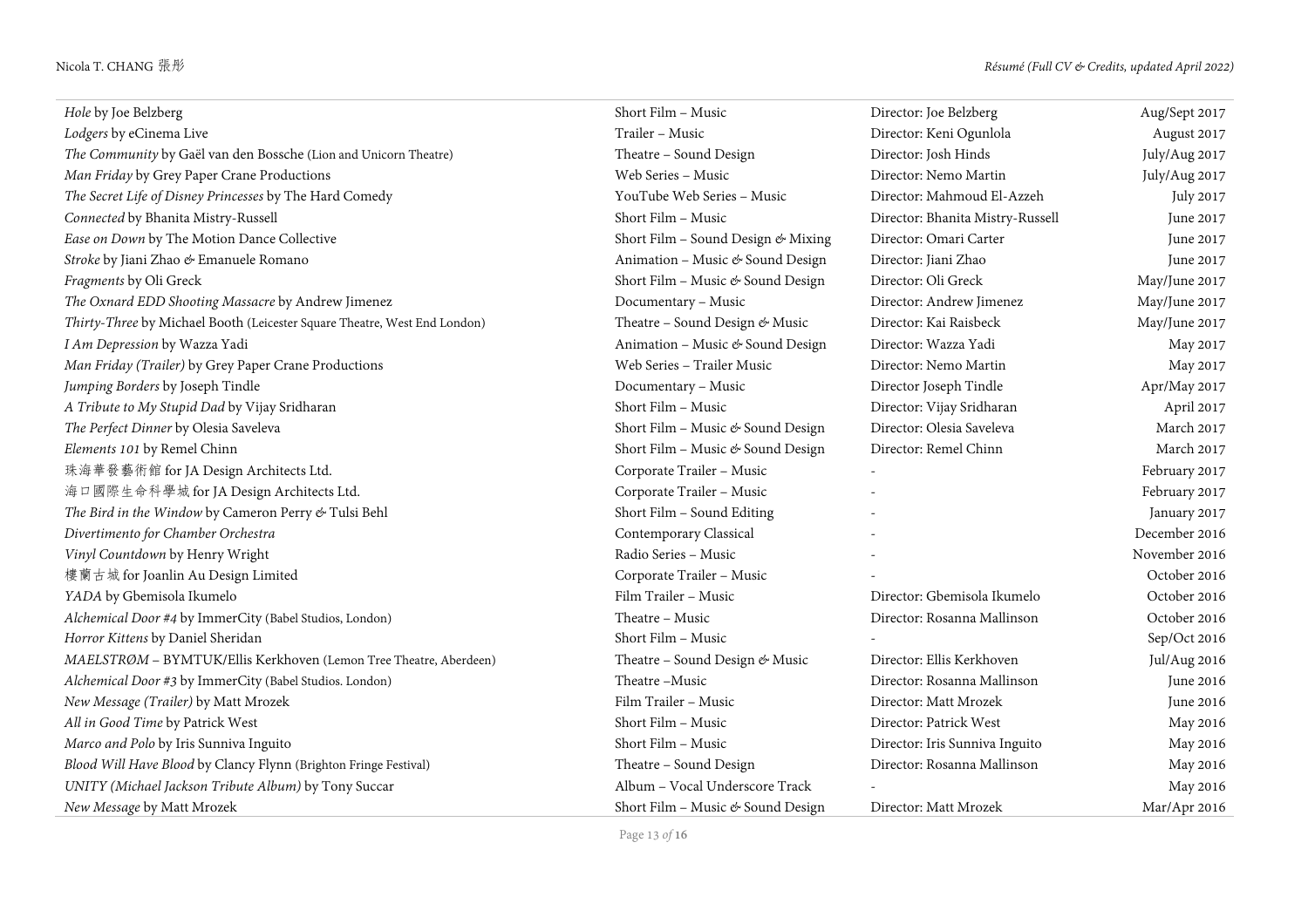| 重慶溜冰場 for Rink Limited Hong Kong                                                       | Corporate Trailer - Music      |                             | March 2016       |
|----------------------------------------------------------------------------------------|--------------------------------|-----------------------------|------------------|
| The Alchemical Door #2 by ImmerCity (Babel Studios, London)                            | Theatre - Sound Design         | Director: Rosanna Mallinson | February 2016    |
| Short Piece for Quintet                                                                | Classical                      |                             | Jan 2016         |
| The Alchemical Door #1 by ImmerCity (Babel Studios, London)                            | Theatre-Music                  | Director: Rosanna Mallinson | November 2015    |
| Five Short Pieces for Violin and Viola                                                 | Contemporary Classical         |                             | October 2015     |
| The Den by Gbemisola Ikumelo                                                           | Theatre - Sound Design & Music | Director: Gbemisola Ikumelo | Aug/Sep 2015     |
| The Run by Libby Cornelssen                                                            | Short Film - Music             | Director: Libby Cornelssen  | August 2015      |
| The Plague by Athena Chow                                                              | Short Film - Music             | Director: Athena Chow       | June 2015        |
| Lilt                                                                                   | Contemporary Chinese           |                             | June 2015        |
| Ohji's Story by Oh Ji-Hyun                                                             | Short Film - Music             |                             | May 2015         |
| The Lark by Jean Anouilh (Rose Theatre, London)                                        | Theatre - Sound Design & Music | Director: Astrid Pons       | January 2015     |
| 256 Postcards Ago by Michelle Vinall                                                   | Game - Music                   |                             | December 2014    |
| After Dessert by Tufts University Television                                           | TV Series - Music              |                             | November 2014    |
| The Children's Hour by Lillian Hellman                                                 | Theatre - Sound Design & Music |                             | October 2014     |
| 寧夏沙漠玫瑰酒店 for JA Design Architects Ltd.                                                 | Corporate Trailer - Music      |                             | August 2014      |
| To the Caves for JA Design Architects Ltd.                                             | Corporate Trailer - Music      |                             | July 2014        |
| Rise                                                                                   | Contemporary Classical         |                             | <b>July 2014</b> |
| mélange                                                                                | Contemporary Classical         |                             | June 2014        |
| 走西口 for Joanlin Au Design Limited                                                      | Corporate Trailer - Music      |                             | June 2013        |
| One Week by Jared Bronen                                                               | Short Film - Music             | Director: Jared Bronen      | May 2011         |
| Chinese International School Dancer's Showcase                                         | Commissioned Composer          |                             | March 2011       |
| Four Minute Warning by Henry Hsiao                                                     | Short Film - Music             | Director: Henry Hsiao       | October 2010     |
| Chant for Marimba                                                                      | Marimba Solo                   |                             | September 2010   |
| Bad Romance by Henry Hsiao                                                             | Short Film - Music             |                             | September 2010   |
| <b>Musical Director/Keys:</b>                                                          |                                |                             |                  |
| Fantastically Great Women Who Changed the World (Theatre Royal Stratford East, London) | Assistant MD, keys, percussion |                             | June - July 2022 |
| Fantastically Great Women Who Changed the World (UK Tour)                              | Assistant MD, keys, percussion |                             | Nov 21 to Jan 22 |
| Extinction - BYMTUK Dance Connections 5 (Rhoda McGaw Theatre, Woking)                  | Musical Director; composer     |                             | August 2019      |
| Six the Musical by Toby Marlow and Lucy Moss (Arts Theatre, West End, London)          | Cover MD/Standby Joan          |                             | May 2019 onwards |
| No Man's Land - BYMTUK Dance Connections 4 (Square Chapel, Halifax)                    | Musical Director; composer     |                             | August 2018      |
| Wild Wild Women by Richmond & York (Compass Theatre, London)                           | Keys 2                         |                             | March 2018       |
| Fine and Dandy by Sue Frumin (Arcola Theatre, London, U.K.)                            | Keys                           |                             | February 2018    |
| Buzz by Fat Rascal Theatre (London, U.K./South Korea)                                  | Orchestrator                   |                             | February 2018    |
| Two Petite Pantos by Robert Pierce (Drayton Arms, London, U.K.)                        | Musical Director; keys         |                             | January 2018     |

Page 14 *of* **16**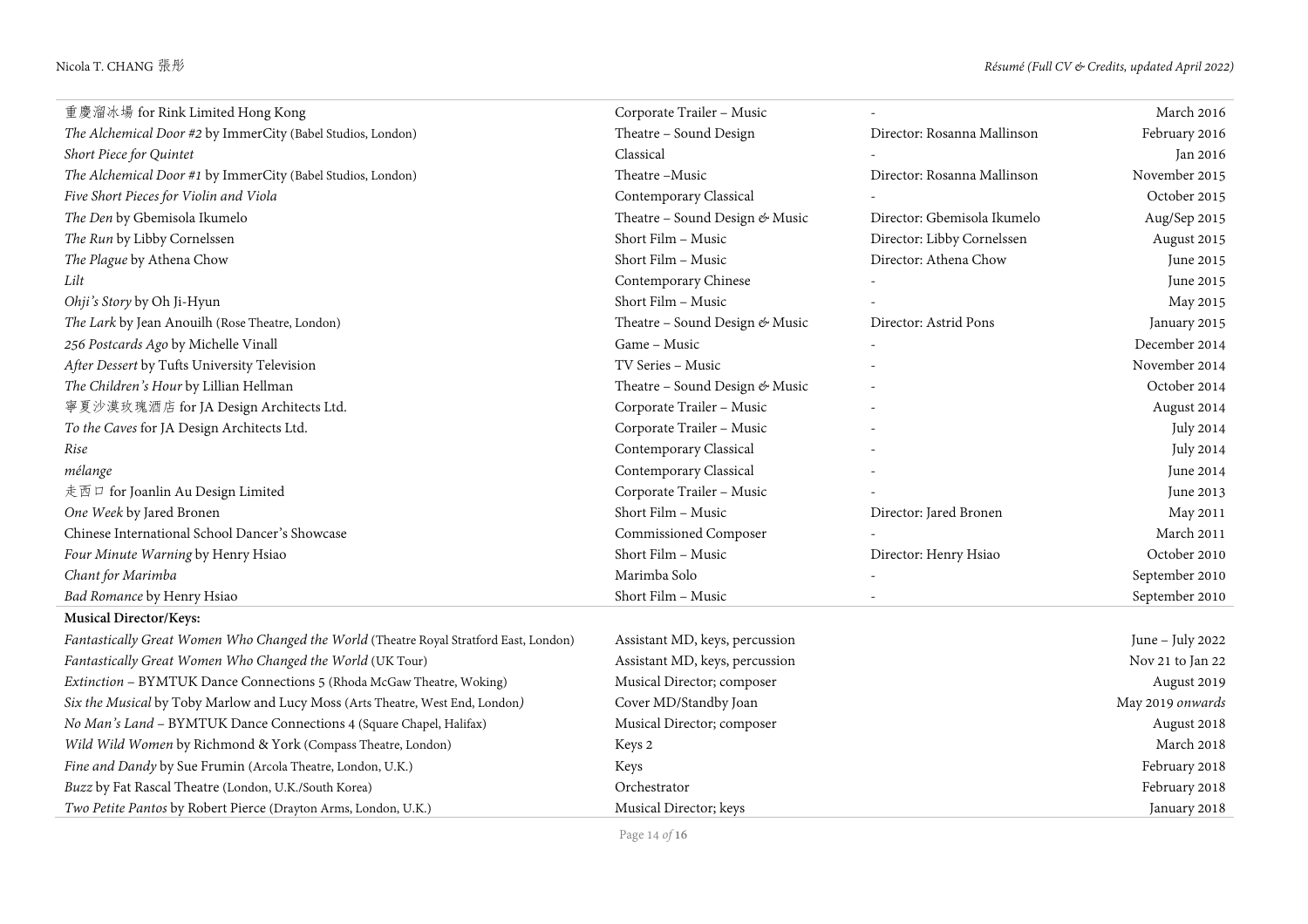| Beauty and the Beast by Fat Rascal Theatre (King's Head Theatre)          | Musical Director; keys             | December 2017     |
|---------------------------------------------------------------------------|------------------------------------|-------------------|
| Youth Music Theatre UK Summer Skills (Edinburgh, U.K.)                    | Musical Director; keys             | August 2017       |
| Alice in Wonderland by The Medieval Banquet (Ivory Docks, London)         | Musical Director; keys             | June 2017         |
| MAELSTRØM by Youth Music Theatre UK (Aberdeen, U.K.)                      | <b>Assistant Musical Director</b>  | July to Aug 2016  |
| Fire Burn by Rosanna Mallinson (Brighton Fringe, U.K.)                    | Musical Director                   | April to May 2016 |
| The Den by Gbemisola Ikumelo (London, U.K.)                               | Musical Director                   | Aug to Sep 2015   |
| Or, by Liz Duffy Adams                                                    | Musical Director; keys & conductor | Mar/Apr 2014      |
| Company by Stephen Sondheim (Boston, U.S.)                                | Musical Director; keys & conductor | Jan to Mar 2014   |
| Over the Rainbow (Charity Musical Theatre Showcase)                       | Musical Director                   | December 2013     |
| The Secret Garden by Lucy Simon & Marsha Norman (Boston)                  | Musical Director; keys & conductor | Sep to Nov 2013   |
| [title of show] by Jeff Bowen & Hunter Bell (Boston, U.S.)                | Musical Director; piano            | August 2013       |
| A Year with Frog & Toad by Robert & Willie Reale (Boston, U.S.)           | Musical Director; keys             | Jan to Mar 2013   |
| Percussion/Drums:                                                         |                                    |                   |
| Chineke! Orchestra with Classic FM Live (Royal Albert Hall, London, U.K.) | Percussion                         | September 2021    |
| Death of Ophelia by Stanislaw Wyspianski (Shakespeare's Globe, London)    | Percussion                         | <b>July 2019</b>  |
| Chineke! Orchestra with Carl Craig (Royal Albert Hall, London, U.K.)      | Percussion                         | April 2019        |
| STOMP World Tour (Worldwide)                                              | Cast                               | $2018 - 2019$     |
| Tess of the d'Urbervilles by Pippa Cleary (The Other Palace, London)      | Drums & Percussion                 | April 2018        |
| Jabberwocky by Rebecca Applin (The Other Palace, London)                  | Drums                              | April 2018        |
| London Shostakovich Orchestra (London, U.K.)                              | Percussion                         | February 2018     |
| Chineke! Orchestra - BBC Proms 2017 (Royal Albert Hall, London, U.K.)     | Percussion                         | Aug 2017          |
| Bromley Symphony Orchestra (London, U.K.)                                 | Percussion                         | May 2016 onwards  |
| STOMP West End (Ambassador's Theatre, West End, London)                   | Cast                               | Oct 2016 to 2018  |
| Orchestra of the City (London, U.K.)                                      | Percussion                         | Oct 2016 onwards  |
| The Angel Orchestra (London, U.K.)                                        | Percussion                         | Oct 2016 onwards  |
| London Film Music Orchestra (London, U.K.)                                | Percussion & Conductor             | June 2016 onwards |
| London Gay Wind Band (London, U.K.)                                       | Percussion                         | Apr 2016 onwards  |
| Women of the World Orchestra (Royal Festival Hall, London)                | Percussion                         | Mar 2016 onwards  |
| London Gay Symphony Orchestra (London, U.K.)                              | Percussion                         | Nov 2015 onwards  |
| Southbank Centre Javanese Gamelan Ensemble (London, U.K.)                 | Member                             | $2014 - 2016$     |
| B.E.A.T.s (a STOMP-inspired group) (Boston, U.S.)                         | Musical Director & composer        | $2011 - 2014$     |
| Tufts Symphony Orchestra (Boston, U.S.)                                   | Principal Percussion               | $2011 - 2014$     |
| Tufts Javanese Gamelan Ensemble (Boston, U.S.)                            | Member                             | $2011 - 2012$     |
| Honey Baby (Boston, U.S.)                                                 | Drums & Keys                       | 2013              |

Page 15 *of* **16**